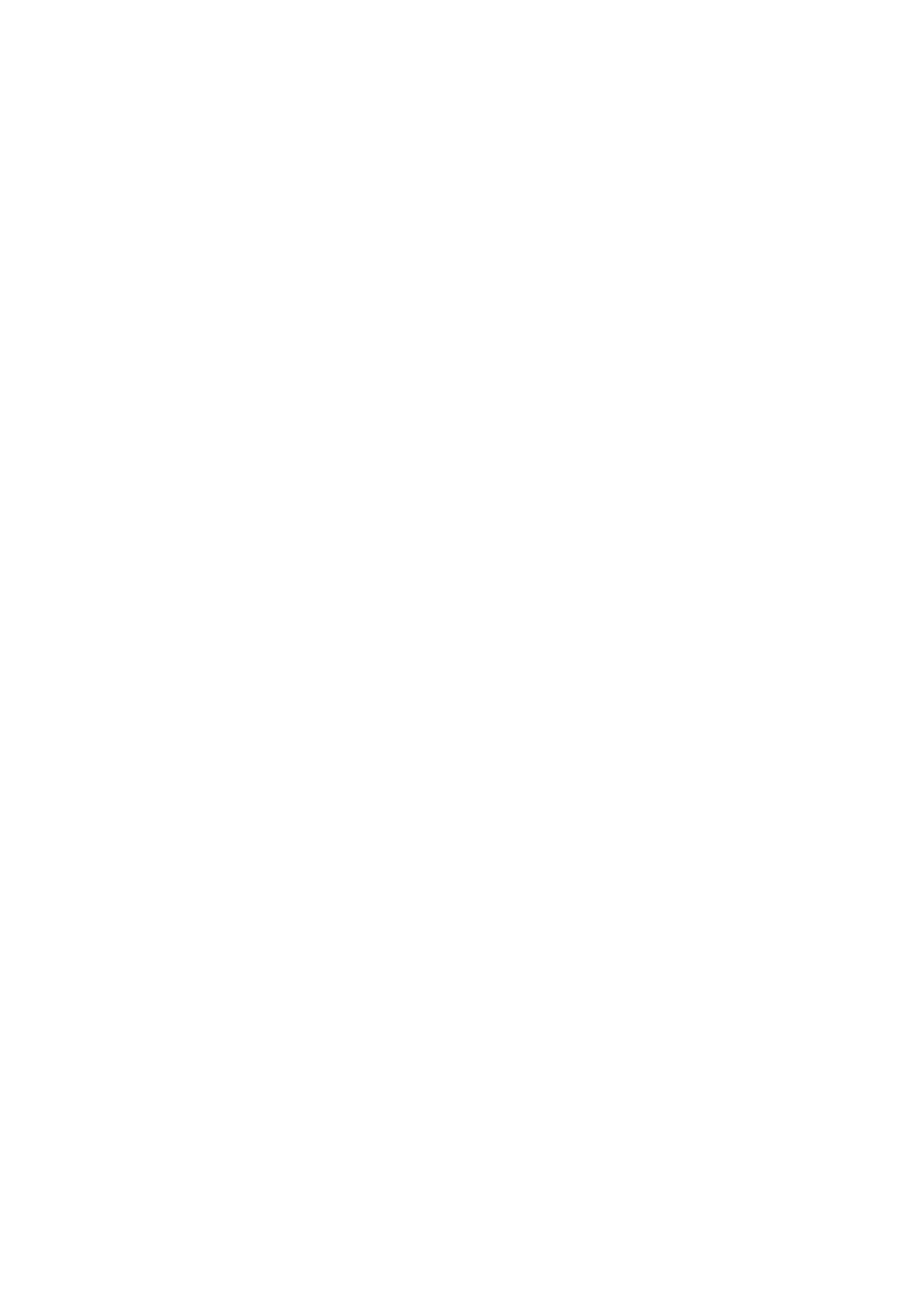# **Contents**

| Welcome         |                                         |                                                                                                        | iii            |
|-----------------|-----------------------------------------|--------------------------------------------------------------------------------------------------------|----------------|
| 1               | Arithmetics in R                        |                                                                                                        |                |
|                 | 1.1                                     |                                                                                                        | 1              |
|                 | 1.2                                     |                                                                                                        | 2              |
|                 | 1.3                                     |                                                                                                        | 5              |
| $\mathbf{2}$    | $\overline{7}$<br>Reading data in R     |                                                                                                        |                |
|                 | 2.1                                     |                                                                                                        | $\overline{7}$ |
|                 | 2.2                                     |                                                                                                        | 8              |
|                 | 2.3                                     |                                                                                                        | 8              |
|                 | 2.4                                     |                                                                                                        | 9              |
| 3               | Plotting in R<br>11                     |                                                                                                        |                |
|                 | 3.1                                     |                                                                                                        | 11             |
|                 | 3.2                                     |                                                                                                        | 12             |
|                 | 3.3                                     | Line, Scatter, and Histogram in R $\ldots \ldots \ldots \ldots \ldots \ldots \ldots \ldots \ldots$     | 12             |
| $\overline{4}$  | Statistics in R<br>15                   |                                                                                                        |                |
|                 | 4.1                                     |                                                                                                        | 15             |
|                 | 4.2                                     |                                                                                                        | 15             |
|                 | 4.3                                     |                                                                                                        | 16             |
|                 | 4.4                                     |                                                                                                        | 17             |
|                 | 4.5                                     |                                                                                                        | 17             |
| $5\overline{ }$ | (Optional) More activities to try<br>19 |                                                                                                        |                |
|                 | 5.1                                     |                                                                                                        | 19             |
|                 | 5.2                                     | Working with NetCDF datasets $\dots \dots \dots \dots \dots \dots \dots \dots \dots \dots \dots \dots$ | 19             |
|                 | 5.3                                     |                                                                                                        | 21             |
|                 | 5.4                                     |                                                                                                        | 21             |
|                 | 5.5                                     |                                                                                                        | 22             |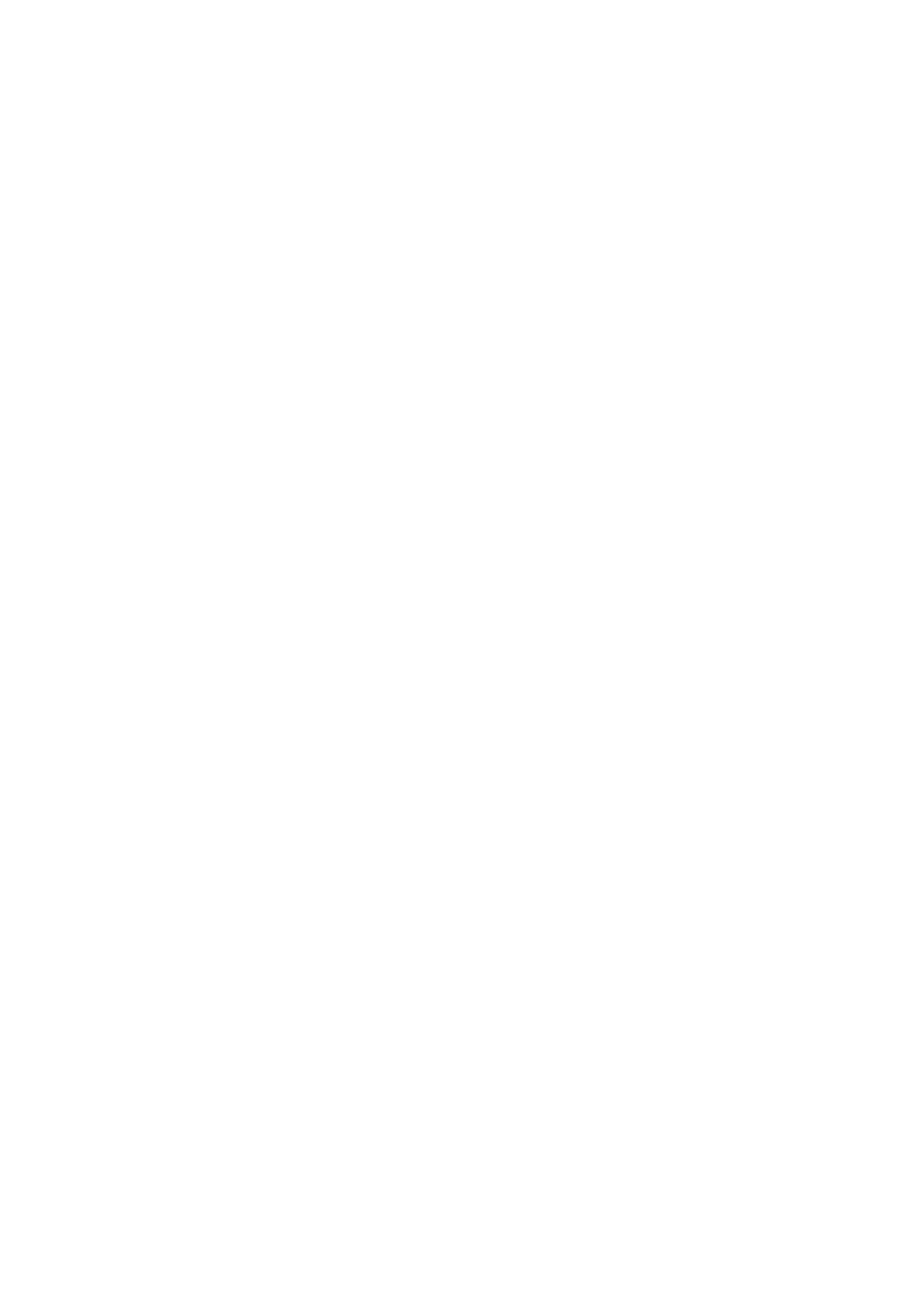# <span id="page-4-0"></span>Welcome

Welcome to 'HOUR OF CODE - An Introduction to R'! This course has been prepared by Dr. Michel Mesquita<sup>[1](#page-4-1)</sup>, Dr. Vidyunmala Veldore<sup>[2](#page-4-2)</sup> and Dr. Morgan Yarker<sup>[3](#page-4-3)</sup>.

The materials in this booklet are designed to be used in conjunction with our free online course (with the same title) on m2lab.org. You will benefit more fully by joining this online course. For information on downloading and installing R, please refer to Tutorial 0 in the online course.

Also, feel free to ask us any questions along the way. You will find a link on the course website, where you can post your questions.

We hope you enjoy our course!

<span id="page-4-2"></span><sup>2</sup>Det Norske Veritas, Norway - [vidyainteri@gmail.com](mailto:vidyainteri@gmail.com)

<span id="page-4-1"></span><sup>1</sup>Uni Research Climate and Bjerknes Centre for Climate Research, Norway - [mmeclimate@gmail.com](mailto:mmeclimate@gmail.com)

<span id="page-4-3"></span><sup>3</sup>Yarker Consulting, USA - [morgan@yarkerconsulting.com](mailto:morgan@yarkerconsulting.com)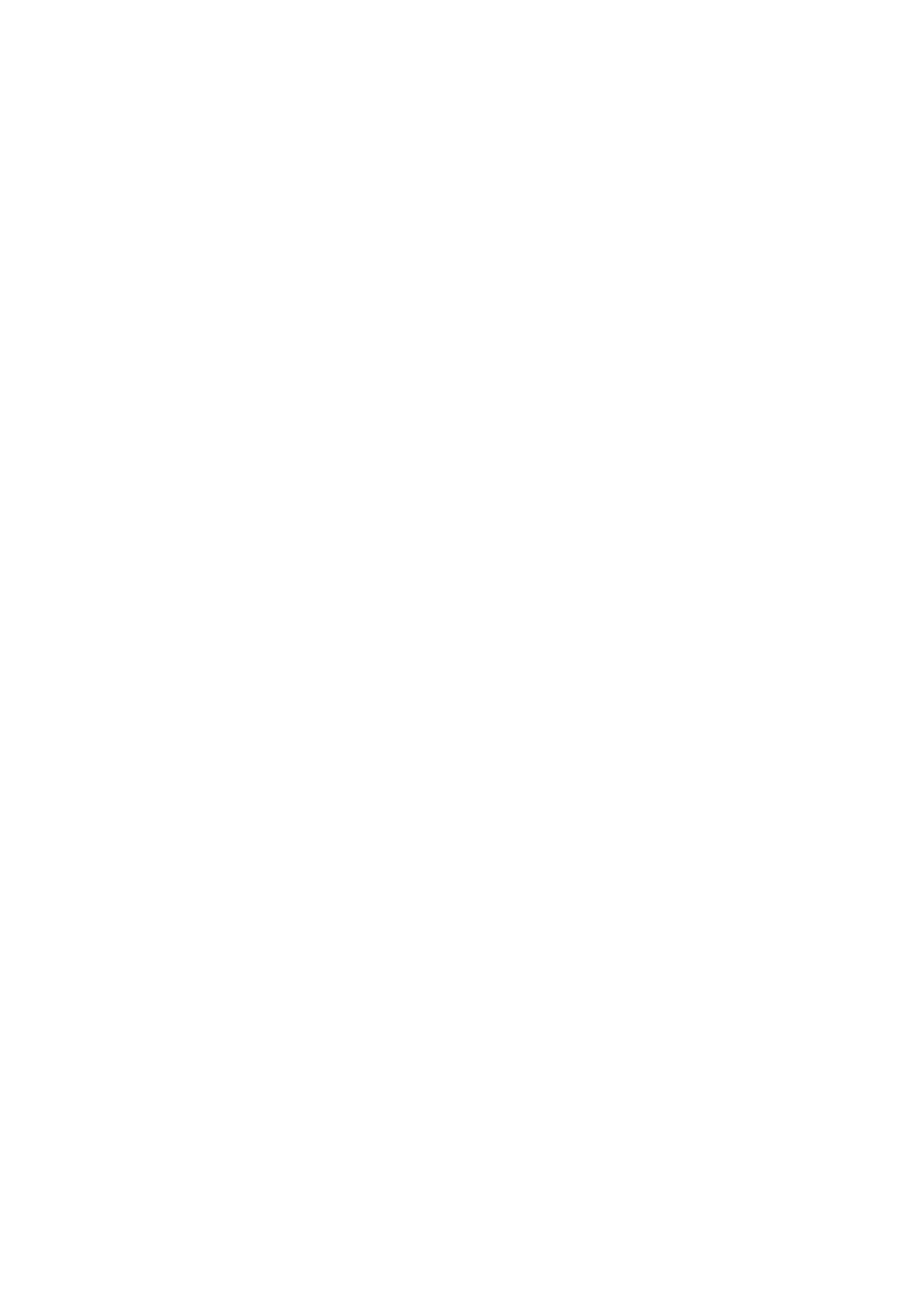# <span id="page-6-0"></span>Arithmetics in R

Welcome to the first tutorial of R. In this section we will try to use the R as a programing language and learn the simple operations that could be done be easily with few commands in R- programming environment. R is a interactive tool and has a vast helpline resources. In order to work in R we can use a terminal application (e.g.: Terminal in Linux or Mac), or using the R-console graphical interface or RStudio (Linux, Windows or Mac computers).

## <span id="page-6-1"></span>1.1 Getting started

This tutorial includes the following R commands (taken from the R Cheat  $Sheet<sup>1</sup>$  $Sheet<sup>1</sup>$  $Sheet<sup>1</sup>$ ):

- Various basic arithmetic functions (+, -, etc.)
- $log(x, base)$  computes the logarithm of x with base base
- $Re(x)$  real part of a complex number
- Im(x) imaginary part of a complex number
- $\bullet$  c(...) generic function to combine arguments with the default forming a vector; with  $recursive = TRUE$  descends through lists combining all elements into one vector
- length $(x)$  number of elements in x
- mean $(x)$  mean of the elements of x
- var(x) or cov(x) variance of the elements of x; if x is a matrix or a data frame, the variance-covariance matrix is calculated
- matrix(x,nrow=,ncol=) matrix; elements of x recycle

For more information about commands in R, please refer to the "Cheat sheet" and "Introduction to  $R^2$  $R^2$  provided for you in Tutorial 0 online.

<span id="page-6-2"></span><sup>1</sup> <https://cran.r-project.org/doc/contrib/Short-refcard.pdf>

<span id="page-6-3"></span> $^{2}$ <https://www.stat.berkeley.edu/~spector/R.pdf>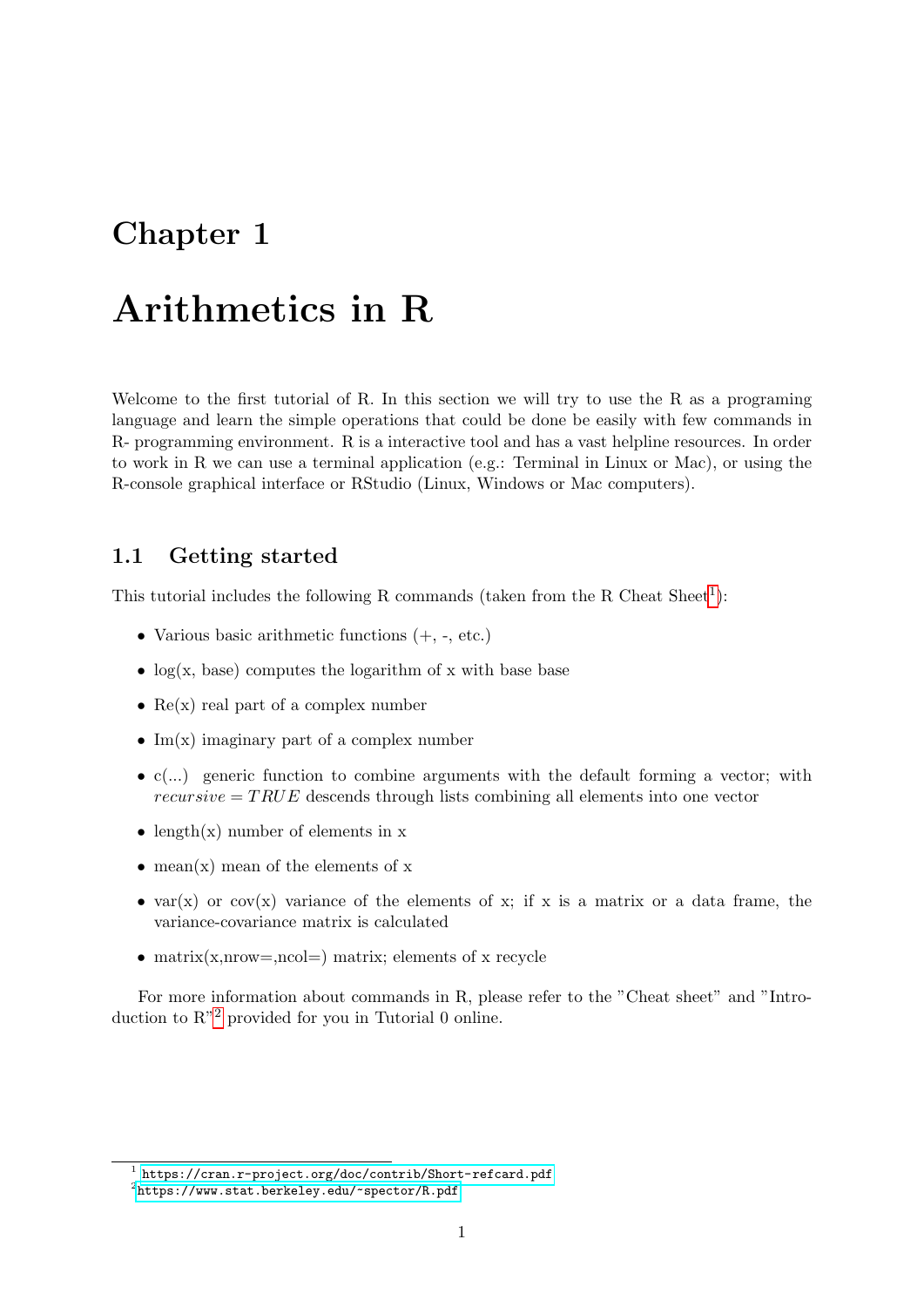## <span id="page-7-0"></span>1.2 First encounter with R

If you have not installed R yet, please refer to our Tutorial 0, where you will get more information on how to do that. If you have installed it, then let's get started by opening R (R-console or RStudio). If you prefer to use a Terminal window (in Linux or Mac), then just type R.

When you open R, you might have the following information showing on the R console:

Terminal application vidyunmala:Mcbook: /Bayesian-Course \$ R R version 2.13.1 (2011-07-08) Copyright (C) 2011 The R Foundation for Statistical Computing ISBN 3-900051-07-0 Platform: x86 64-apple-darwin9.8.0/x86 64 (64-bit) R is free software and comes with ABSOLUTELY NO WARRANTY. You are welcome to redistribute it under certain conditions. Type 'license()' or 'licence()' for distribution details.

Natural language support but running in an English locale

R is a collaborative project with many contributors. Type 'contributors()' for more information and 'citation()' on how to cite R or R packages in publications.

Type 'demo()' for some demos, 'help()' for on-line help, or 'help.start()' for an HTML browser interface to help. Type 'q()' to quit R.

Note here that the  $>$  sign is called the **R-prompt**. It indicates that we are ready to type any commands we want to. So, let us start with a few (simple) summation, multiplication, division and power operations, so that you can see how R can be used as a calculator.

Let's type the following command (note that  $>$  is the R-prompt, so you should not type it):

 $> 8+20$ 

 $>$ 

You will find that R will give you the result 28, just as you might find in a calculator. We can also try to calculate different powers, for instance, the square of a number (e.g. 344<sup>2</sup> ). You would type this in R as follows:

 $> 344^{\circ}2$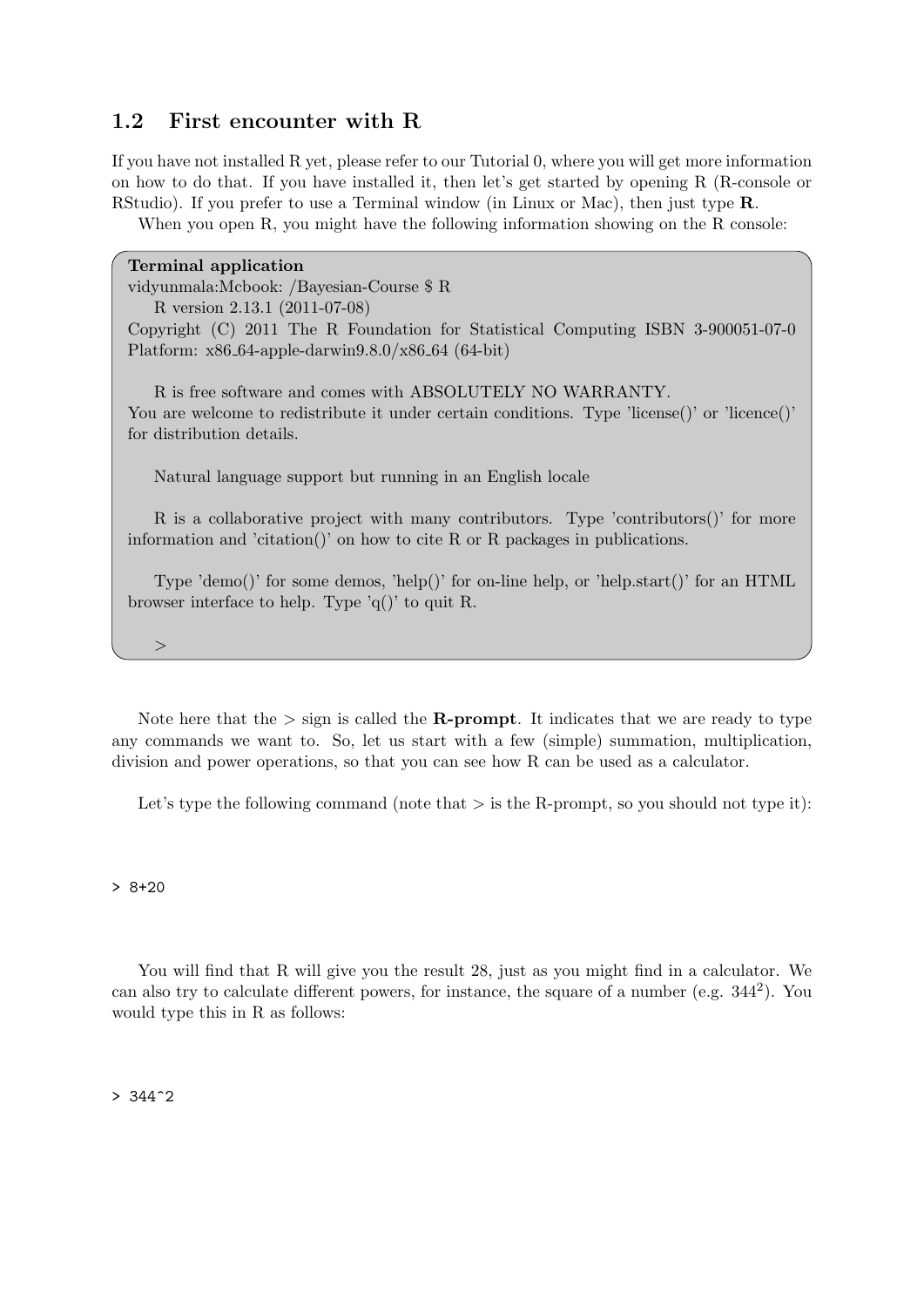Division is very simple to perform in R (e.g.:  $\frac{289}{4}$ ),

> 289/4

Multiplication is done through the asterisk symbol (e.g.:  $3 \times 456$ ),

> 3\*456

You can also combine the above operations in more complex ones. In this case you would use parentheses to separate them. For instance, to calculate the following expression  $\left(\frac{(8\times2987)\times4}{34\sqrt{678}}\right)^3$ , you would type,

> ((8\*2)\*4)/(34\*sqrt(678))^3

Here are examples of other operations you can make in R:

```
Natural log of base e
> log(10)
Base 10 logs; log(100,base=10) is the same
> log10(100)
Square root of a value
> sqrt(100)
Factorial
> factorial(5)
Absolute value
> abs (19/-5)Real part of a complex number
> Re(2+3i)
Imaginary part of a complex number
> Im(2+3i)
```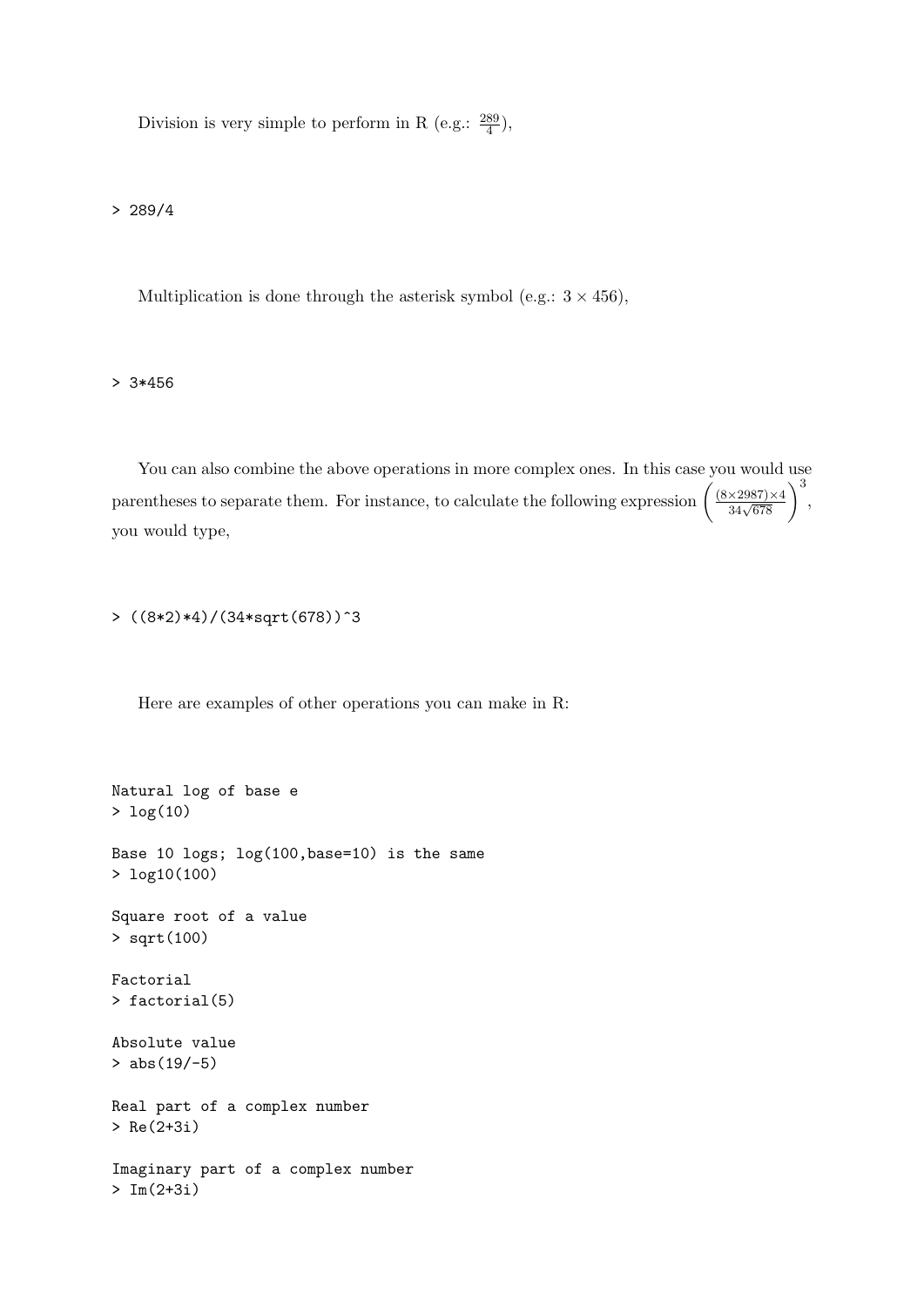R has several other functions and operations you can use (e.g.: trigonometric functions, solving differential equations, etc.). It is indeed a very powerful software. Also, R provides some useful help for its commands and functions. Fo example, if you want to find out how the standard deviation function works (sd function in R), you can type:

#### help(sd)

We highly recommend you to go through the Cheat Sheet, provided in the course, so that you can familiarise yourself with the amount of operations you can perform in R.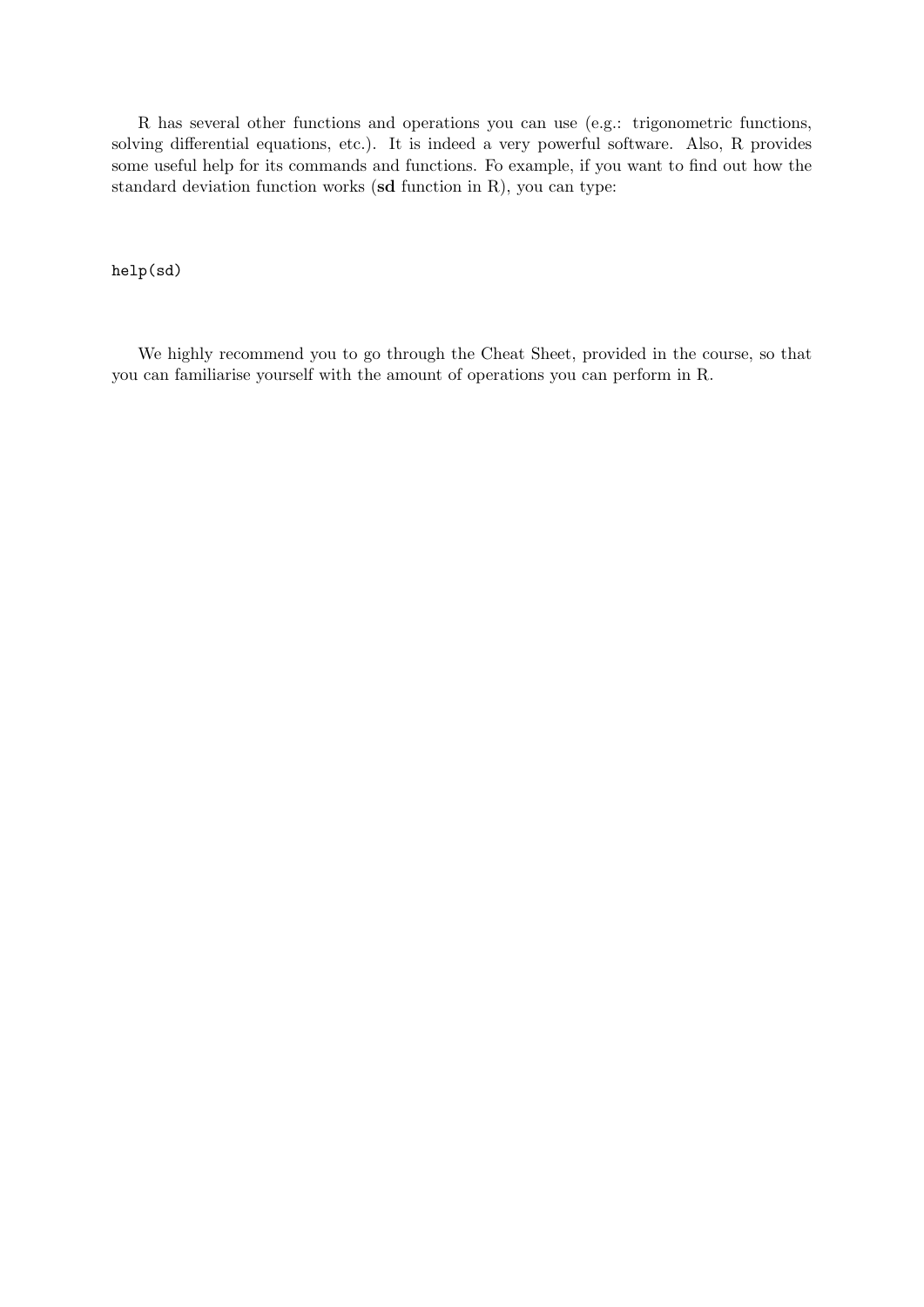## <span id="page-10-0"></span>1.3 Matrix and Array Manipulation

R can also be used to create sequences and matrices and perform operations on these matrices. This is shown in the box below.

The first and foremost part in creating an array or a matrix is to assign the array to a variable name. For example, if we are working with a variable called temperature at 2m over a given region for 12 months. In R console, we can assign few values to a variable called temp,

> temp <- c(29.5,29.8,30.0,31.0,31.2,31.5,30.0,29.8,29.2,28.5,27.0,25.0)

We can get more information about this variable. For instance, to see the length of this time series, to calculate its mean and variance, type the following commands (and pay attention to the output):

> length(temp) > mean(temp) > var(temp)

Similarly you can apply many built-in functions (like max(), min(), etc) to this time series. The Cheat Sheet will give you several options  $3$ .

We can also create a sequence of numbers using the command,

 $>$  seq(from = 1, to=10, by=1)

which will create the numbers 1 to 10 with an increment of 1. We can also transform the temp data into a  $4 \times 3$  matrix in R, as follows,

> tempm <- matrix(temp,4,3)

Then, type **tempm** to see the outcome.

<span id="page-10-1"></span><sup>&</sup>lt;sup>3</sup>If your work involves time series, we might consider using an R package called **zoo**. Here's an Intro to this package: <https://cran.r-project.org/web/packages/zoo/vignettes/zoo-quickref.pdf> Also, this R Time Series reference page is a wonderful resource for you to learn in details how to use several time series methods in R: <http://a-little-book-of-r-for-time-series.readthedocs.org/en/latest/src/timeseries.html>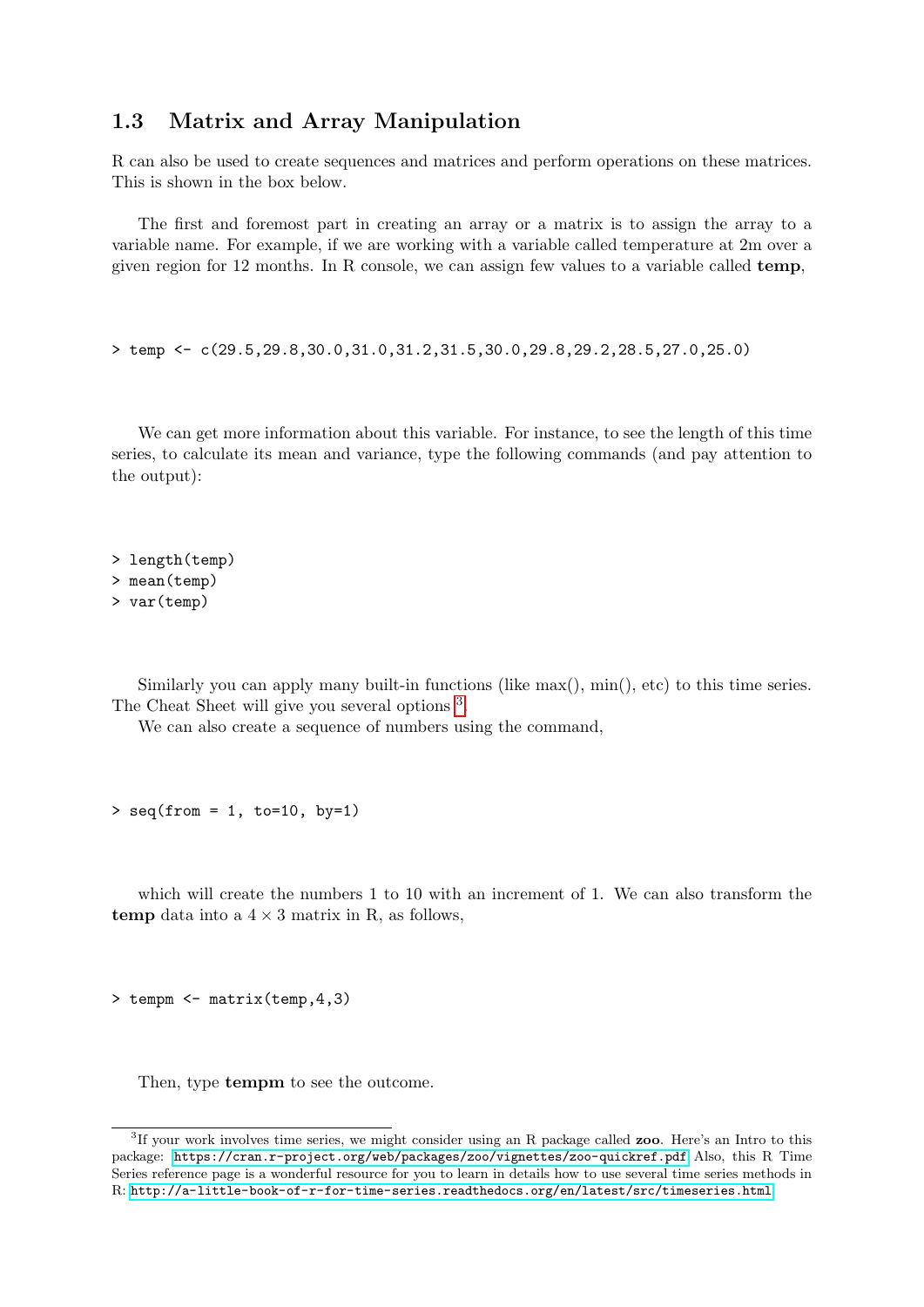We can then perform operations, such as addition, to each element of the matrix. For instance, if we wanted to convert the units of each row and column from Celsius to Kelvin, we could type the following,

> tempm <- tempm+273.16

Then, type tempm to see the outcome. Also, subtraction, multiplication, and transpose (as well as other operations) can be performed on the matrix. The transpose of a matrix can be obtained by typing,

> t(tempm)

If you want to extract a single column of a matrix, just type,

> tempm[,1]

Similarly if we would like to extract the first two columns of a matrix

> tempm[,1:2]

We can also extract the first two rows by typing,

> tempm[1:2,]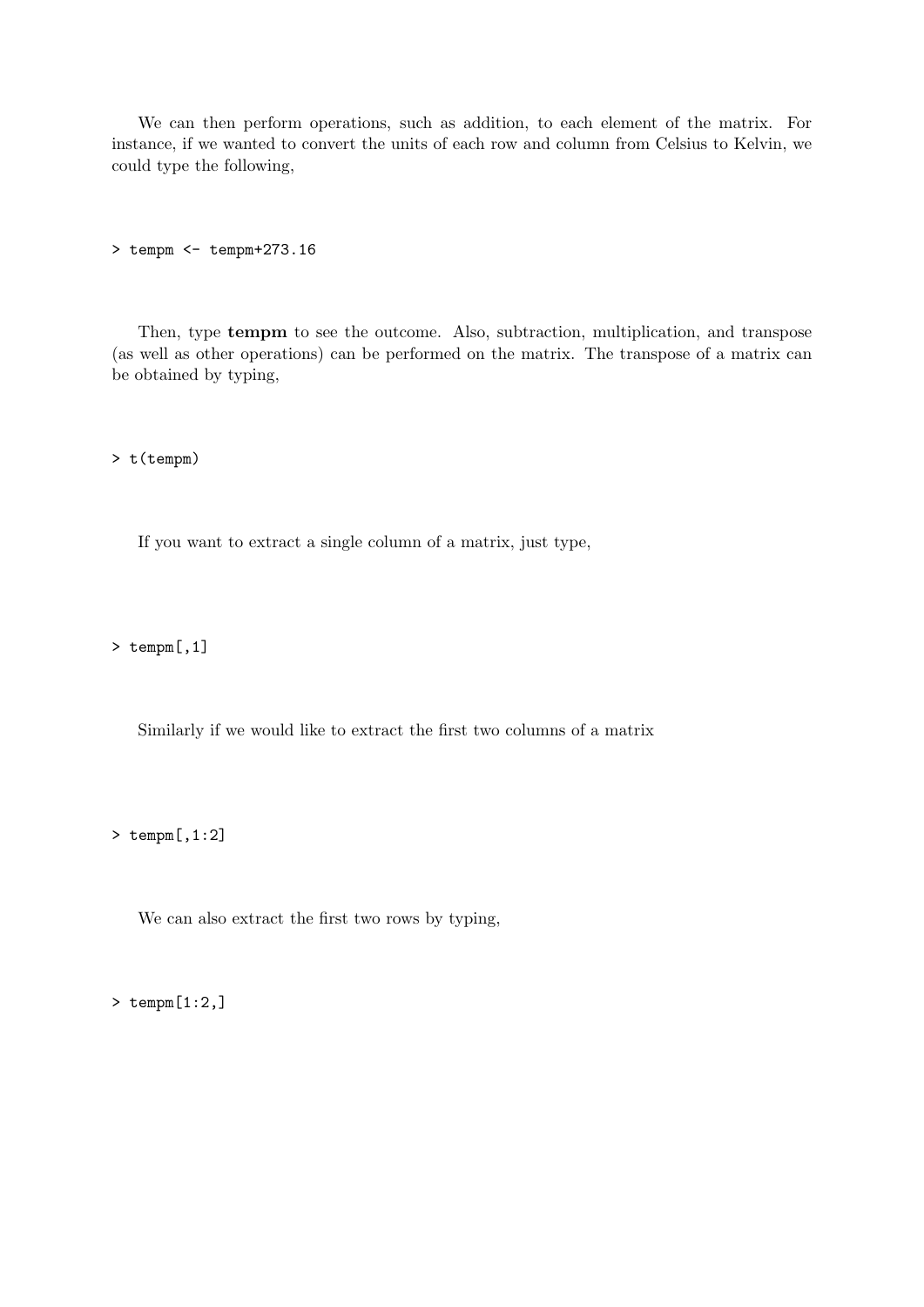# <span id="page-12-0"></span>Reading data in R

### <span id="page-12-1"></span>2.1 Getting started

This tutorial includes the following new R commands (taken from the R Cheat  $Sheet<sup>1</sup>$  $Sheet<sup>1</sup>$  $Sheet<sup>1</sup>$ ):

- library(x) load add-on packages
- read.table(file) reads a file in table format and creates a data frame from it; the default separator sep = "" is any whitespace; use *header* =  $TRUE$  to read the first line as a header of column names; use  $as.is = TRUE$  to prevent character vectors from being converted to factors; use *comment.char* = "" to prevent "#" from being interpreted as a comment; use  $skip = n$  to skip n lines before reading data; see the help for options on row naming, NA treatment, and others
- colMeans $(x)$  fast version of column means
- max $(x)$  maximum of the elements of x
- min(x) minimum of the elements of  $x$
- $sd(x)$  standard deviation of x
- print(a, ...) prints its arguments; generic, meaning it can have different methods for different objects

For more information about commands in R, please refer to the cheat sheet and Introduction to R provided for you in tutorial 0.

<span id="page-12-2"></span><sup>1</sup> <https://cran.r-project.org/doc/contrib/Short-refcard.pdf>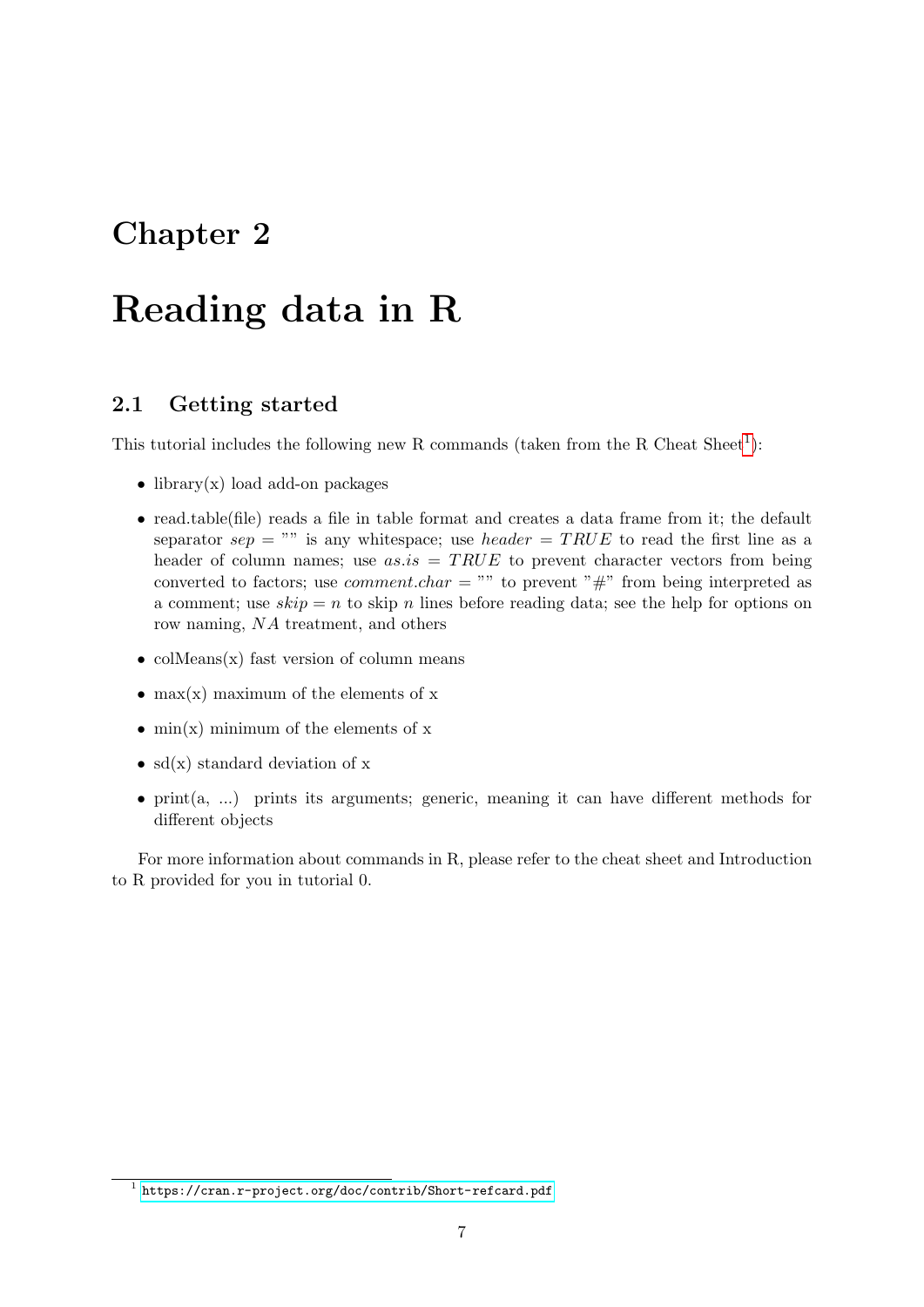### <span id="page-13-0"></span>2.2 Introduction

In this chapter, we will introduce you to opening and reading data files into R. Also, you will practice opening and generating various file types (in this and other chapters), so that you are comfortable using as many data formats as possible.

This chapter will introduce you to a very common text (.txt) file of global temperature data. In chapter 3, you will use this data to generate plots in order to visualize the data. In chapter 4 you will generate arrays of randomized data for 2 cities in order to practice calculating statistical quantities. At the end of chapter 4, we will challenge you with reading in a new dataset for 2 cities and performing your own analysis on the data using R. Additionally, our optional chapter, chapter 5, will have a section on reading NetCDF datasets into R, which are very common file types for climatological data.

For now, lets start this chapter by installing necessary libraries to prepare you for the data input process.

## <span id="page-13-1"></span>2.3 How to install, load and unload packages in R

R comes with a few pre-installed packages. But if we would like to use some other functions (e.g.: a package to create Google Maps in R), we have to install the desired package. The R community has grown quite a lot in the past few years, and many new packages, to tackle a wide range of tasks, have been developed. So, it is good to know how to install these packages. Let's now start with some basics of package installation and learn how to load and unload them in R.

Before starting the installation of packages it is always good to find out which packages are already installed in R. So, if you want to see the packages that are installed on your computer, just type,

> library()

Now, let's say you want to install a package that makes it possible for you to read NetCDF data. This package is called  $\text{ncdf}^2$  $\text{ncdf}^2$ . So, to install this package, just type,

> install.packages("ncdf")

After installation is complete, you can load the package by typing,

> library(ncdf)

<span id="page-13-2"></span><sup>&</sup>lt;sup>2</sup>There is also a newer version called  $\text{ncdf4}$ .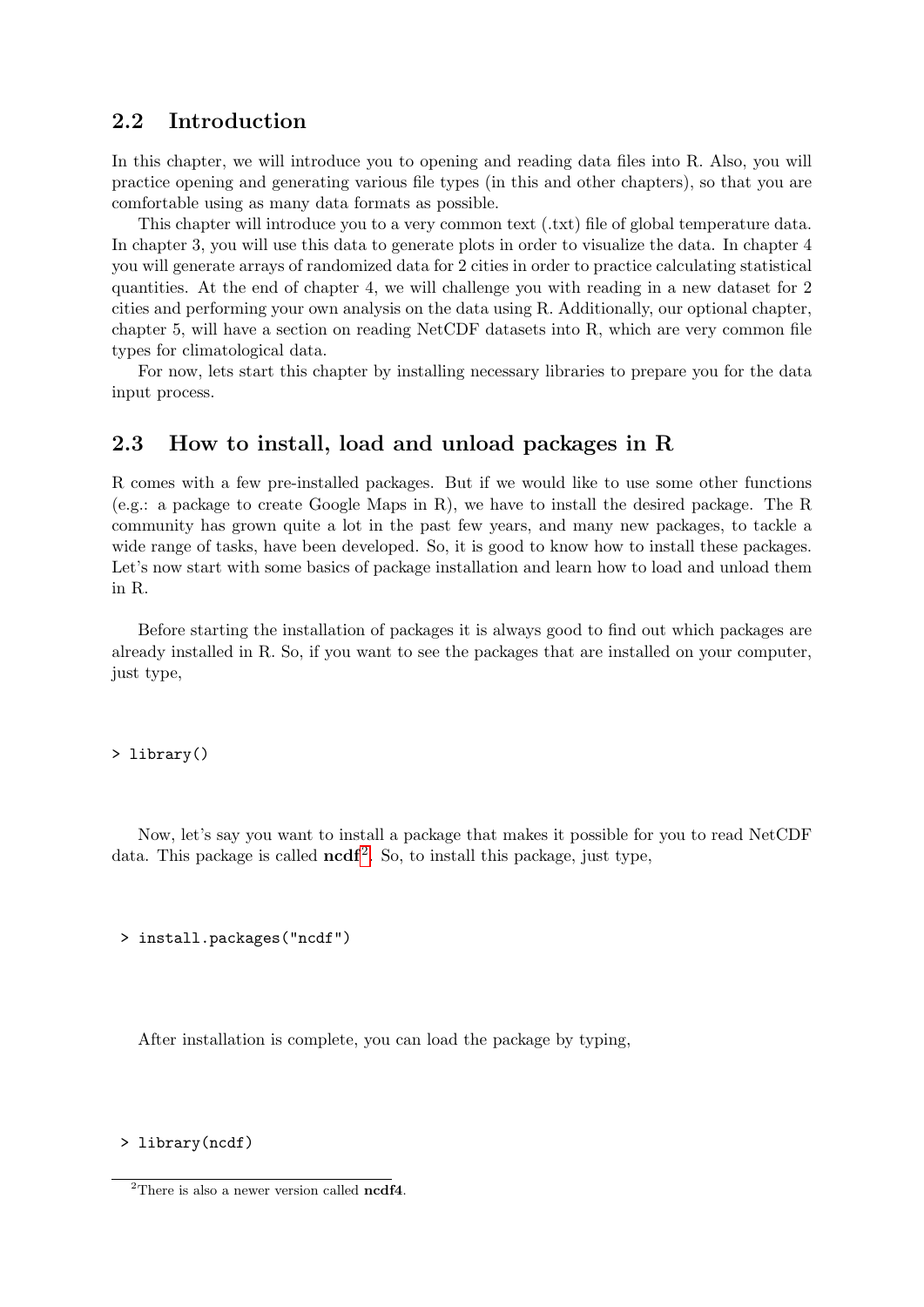If you want to unload a package, just type,

> detach("package:ncdf",unload=TRUE)

## <span id="page-14-0"></span>2.4 Opening text datasets in R

Now, let us start by opening a global mean temperature dataset in R. This is an example dataset from National Climate Data Center and could be downloaded from our online course page on <m2lab.org>

After you download the data file, you can read it by typing,

#### > inp <- read.table("globalmean.txt",header=TRUE)

Note that we have created a variable called inp to hold the temperature data. Also, remember that if your file is not located in the R working directory, you need to tell R where the file is located by typing the appropriate path. For instance,

> inp <- read.table("C:\MyDirectoryPath\globalmean.txt",header=TRUE)

Or, if you are using a Mac or Linux computer,

> inp <- read.table("/MyDirectoryPath/globalmean.txt",header=TRUE)

Now, if you want to see what inp looks like, you can type,

head(inp)

This will show you the first few lines of this data set.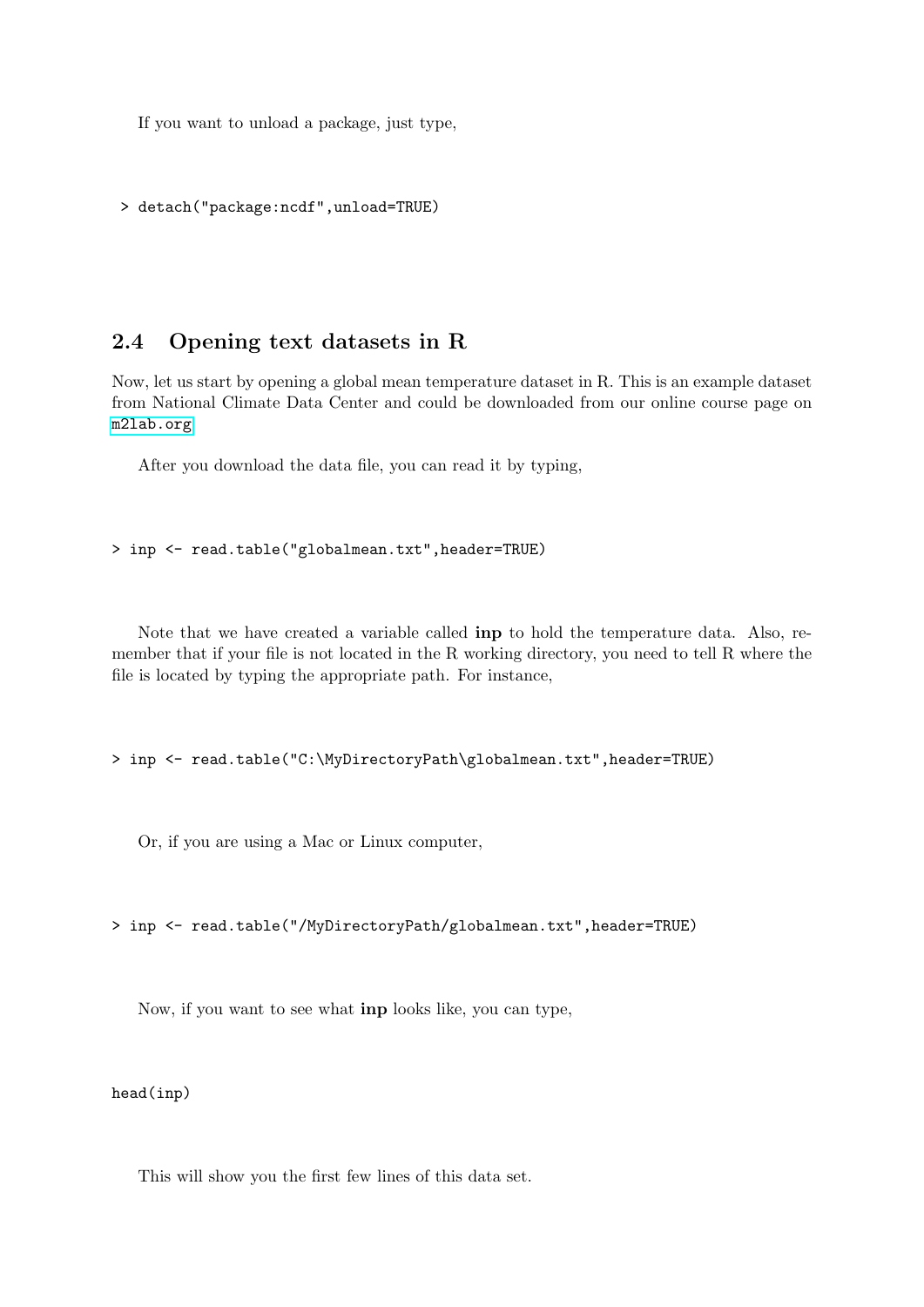We can now create a seasonal time series of the temperature data you have just read in R. We can do this by converting the third column of **inp** into a  $12 \times 128$  matrix, that is, 12 months by 128 years. This will make it easier for us to pick specific months to create seasonal averages. For example, if we want data for June, July and August (JJA), we would then specify the columns containing these months.

Let us try to do this exercise ourselves and find out the mean, standard deviation, max and min value of the JJA time series.

Note that the dataset might contain undefined (or spurious) values and these values should not be included in the analysis. We will also tell R that such values should not be included in our analysis. We call these numbers as NA.

So, let's type the following commands,

```
Retrieve the temperature values from the file, 3rd column
> temp <- inp[,3]
Matrix creation of yearly data for 128 years
> tempm <- matrix(temp,12,128)
Defining undefined values as NA
> tempm[tempm==-999.0000] <- NA
Creating JJA time series
> tempjja <- tempm[6:8,]
Creating a seasonal mean of JJA series
> temp_jjamn <- colMeans(tempjja,na.rm=TRUE)
```
These commands will give us a seasonal time series of global surface temperature. We can now apply some operations to this time series to find out, for example, the maximum, minimum, and standard deviation for the given 128 years starting from 1880 till 2007. So, type the following now,

Maximum value of the seasonal means > max(temp\_jjamn) Minimum value of the seasonal means > min(temp\_jjamn) Standard deviation for the JJA season over 128 years > sd(temp\_jjamn)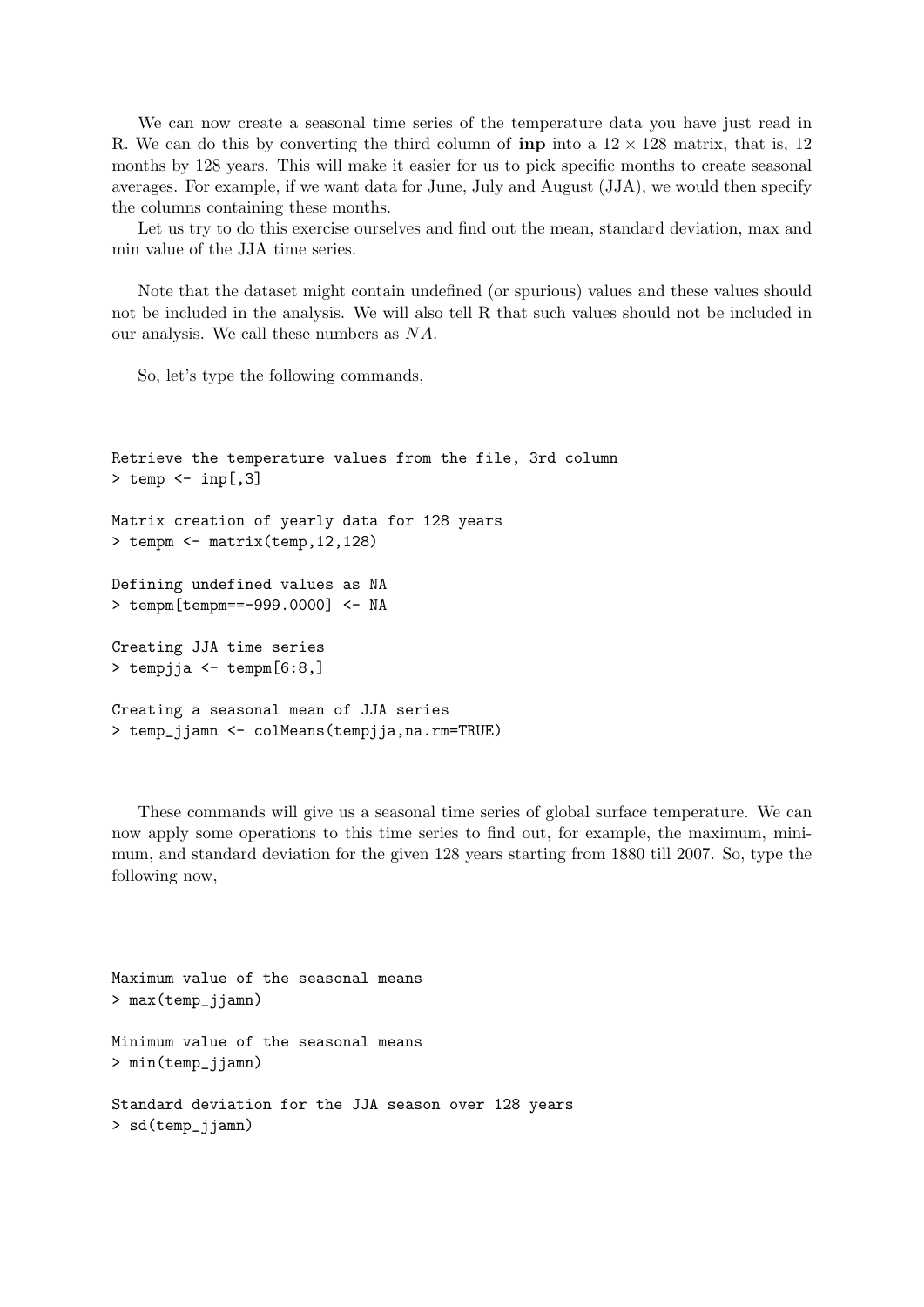# <span id="page-16-0"></span>Plotting in R

#### <span id="page-16-1"></span>3.1 Getting started

This tutorial includes the following new R commands (taken from the "R Cheat Sheet"<sup>[1](#page-16-2)</sup>):

- summary(a) gives a summary of a, usually a statistical summary but it is generic meaning it has different operations for different classes of a
- seq(from, to) generates a sequence  $by =$  specifies increment;  $length =$  specifies desired length
- plot(x, y) bivariate plot of x (on the x-axis) and y (on the y-axis)
- points(x, y) adds points (the option  $type = \text{can be used}$ )
- lines(x, y) adds lines (the option  $type = \text{can be used}$ )
- legend(x, y, legend) adds the legend at the point  $(x, y)$  with the symbols given by legend
- title() adds a title and optionally a sub-title
- hist $(x)$  histogram of the frequencies of x

The following parameters are common to many plotting functions:

- $add = FALSE$  if TRUE superposes the plot on the previous one (if it exists)
- $axes = TRUE$  if FALSE does not draw the axes and the box
- type = "p" specifies the type of plot, "p": points, "l": lines, "b": points connected by lines, "o": id. but the lines are over the points, "h": vertical lines, "s": steps, the data are represented by the top of the vertical lines, "S": id. but the data are represented by the bottom of the vertical lines
- $xlim =$ ,  $ulim$  = specifies the lower and upper limits of the axes, for example with  $xlim$  =  $c(1, 10)$  or  $xlim = range(x)$
- $xlab =$ ,  $ylab =$  annotates the axes, must be variables of mode character
- $main = main$  title, must be a variable of mode character
- $sub = sub-title$  (written in a smaller font)

For more information about commands in R, please refer to the "cheat sheet" and "Introduction to R" provided for you in Tutorial 0.

<span id="page-16-2"></span><sup>1</sup> <https://cran.r-project.org/doc/contrib/Short-refcard.pdf>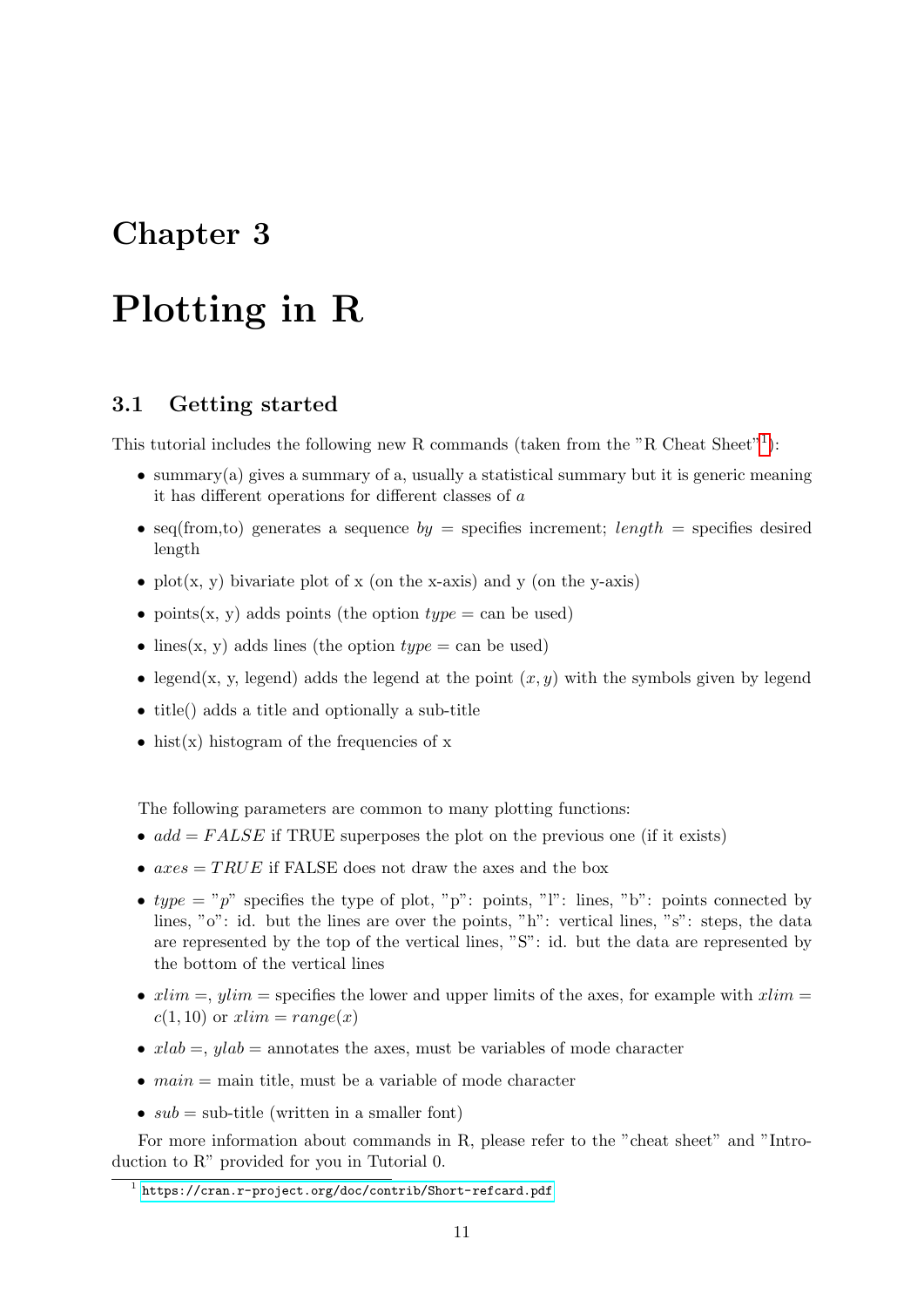#### <span id="page-17-0"></span>3.2 Introduction

This chapter will use the same global temperature data file you read into R in the previous chapter. It is important to generate several different plots in order to visualize the data in a meaningful way. In this chapter, you will generate line plots, bar plots, histograms and scatter plots. You will also practice adding details to your plots including legends, axis titles, and color.

#### <span id="page-17-1"></span>3.3 Line, Scatter, and Histogram in R

Before starting this section, an important information for plotting in R. When we create a new plot the previous plot will be overwritten, however one would like to save all the previous graphs to do a comparison analysis. The useful command for this is  $x11()$  for Linux, windows() in Windows systems and **quartz**() on Mac computers. In any case if you want to clear your workspace from all the cluttering then you can use,  $rm(list=ls())$ , this command removes all the variables in the workspace.

Let us again use the same globalmean.txt and plot some temperature analysis. Please, type the following commands to read in the data and calculate seasonal means (as we did in the previous Chapter),

```
> rm(list=ls())
> quartz()
> inp <- read.table("globalmean.txt",header=TRUE)
> temp <- inp[,3]
> tempm <- matrix(temp,12,128)
> tempm[tempm==-999.0000] <- NA
> tempjia <- tempm[6:8,]
> tempjja <-colMeans(tempjja,na.rm=TRUE)
```
Similarly, let's create the March-April-May (MAM) series and compare it with the JJA season. We will also make line plots for the two seasons and do some preliminary assessment. First, let's create the MMA series,

```
> tempmam <- tempm[3:5,]> tempmam <- colMeans(tempmam,na.rm=TRUE)
```
Then, we will create a vector containing a sequence of years from 1880 to 2007, which will be used in our plot. So, let's type the following,

```
> year <- seq(1880,2007,by=1)
```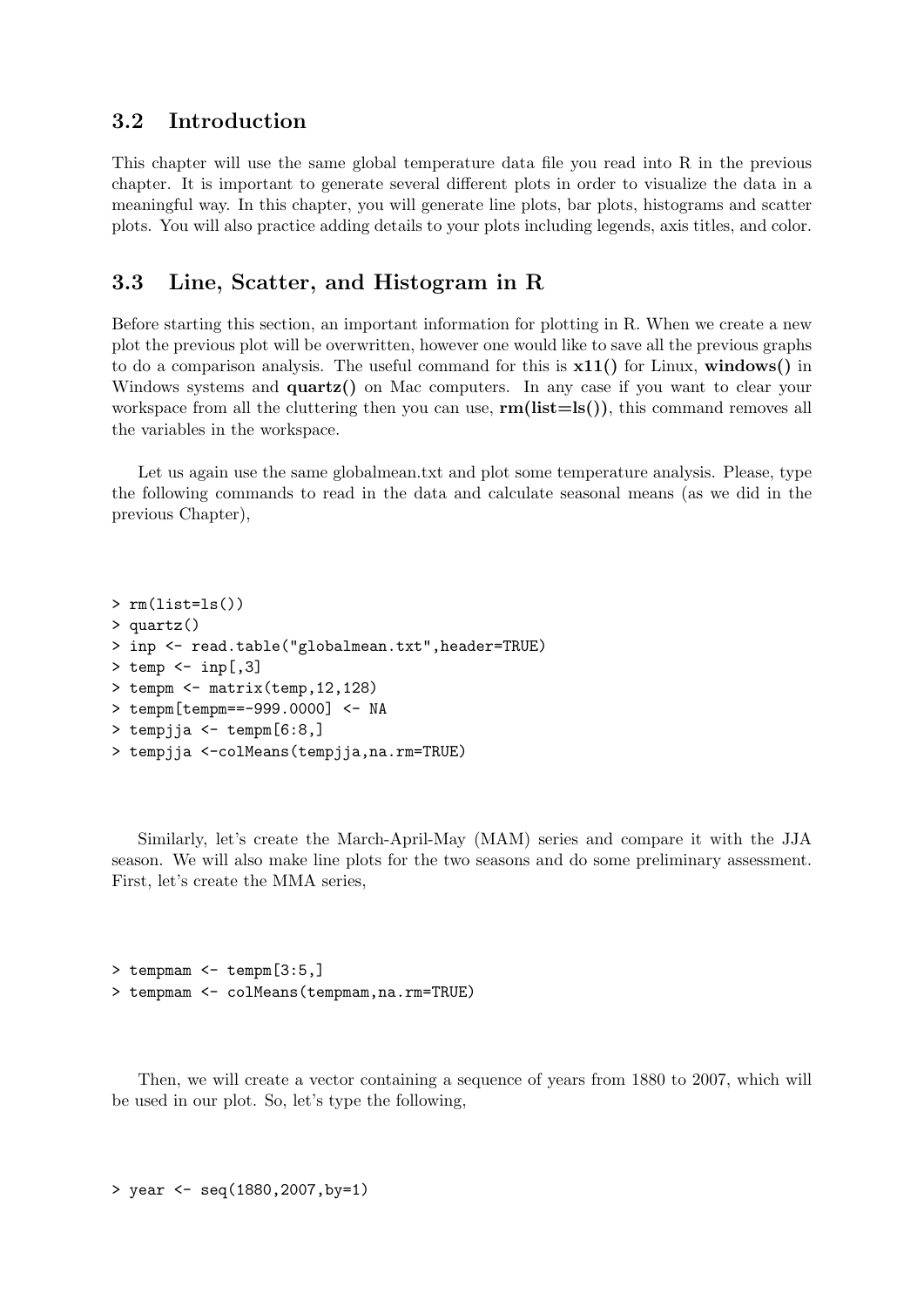Now, we are ready to make our first plot,

```
> plot(year,tempmam,type="l",col="blue",ylab="",xlab="")
```
The above command plots the first seasonal time series of temperature for MAM as a line plot in blue. Then, to overlay the JJA time series (in red), we type,

```
> points(year,tempjja,type="l",col="red",ylab="",xlab"")
```
If you want a scatterplot, instead of a line plot, then just use  $type = "p"$  in the plotting commands above. Let us now add a title, labels to the  $x-$  and  $y-$ axes, and a legend. We can do this by typing the following commands,

```
> title(main="Global Mean Temperature in NCDC for JJA and DJF seasons",
    xlab="year",ylab="Temperature in deg C",cex=1.5,pch=20)
> legend('topleft','groups',c("MAM","JJA"),lty=c(1,1),col=c('blue','red'),
   ncol=3,bty="n")
```
Also, if you want a statistical summary of the two time series, you can use the following commands,

> summary(tempmam) > summary(tempjja)

Next, let us now make some histogram plots. This is simply done as follows,

```
> c1=hist(tempmam)
```
> c2=hist(tempjja)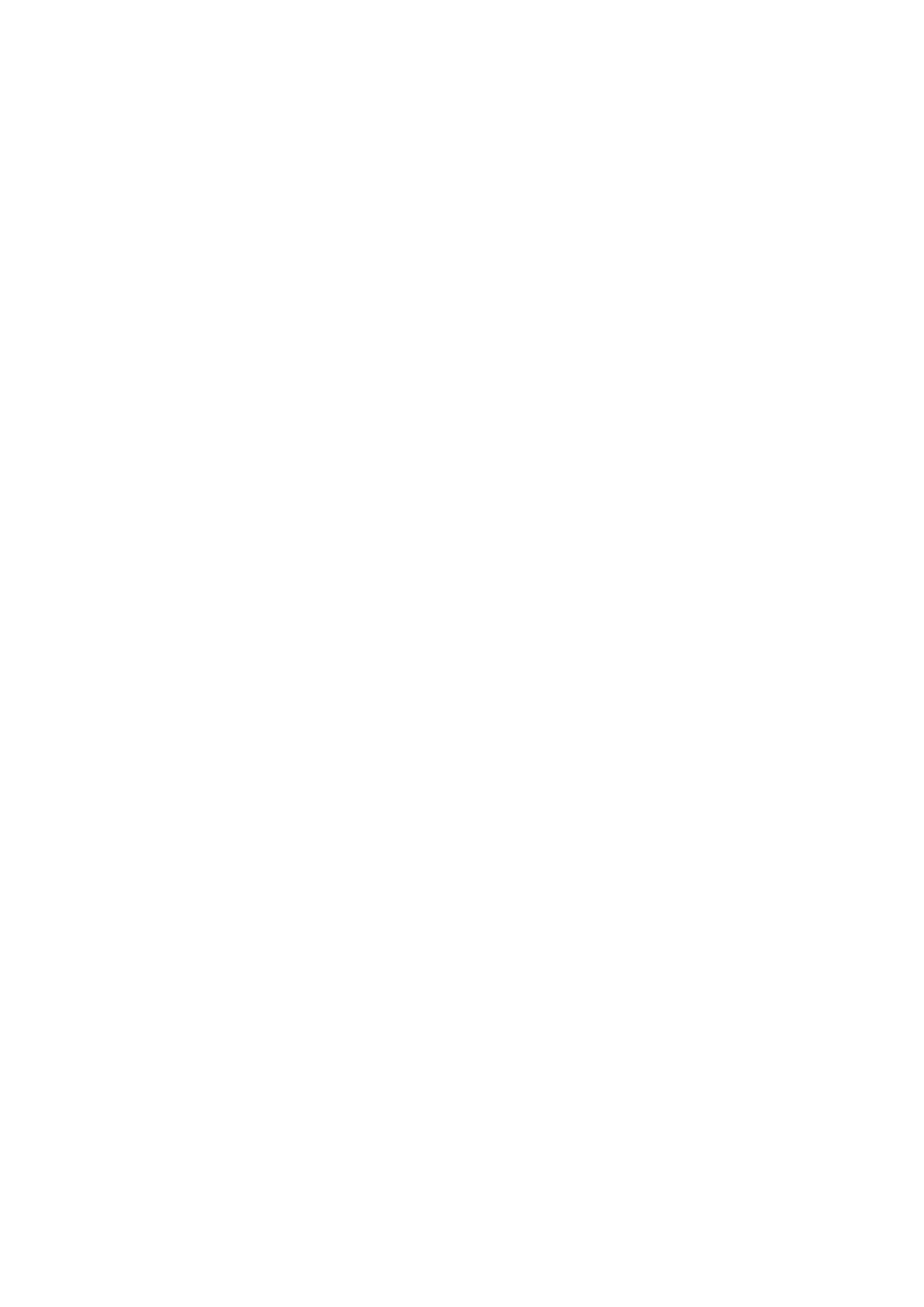# <span id="page-20-0"></span>Statistics in R

#### <span id="page-20-1"></span>4.1 Getting started

This tutorial includes the following new R commands (taken from the "R Cheat Sheet"<sup>[1](#page-20-3)</sup>):

- $\operatorname{cor}(x)$  correlation matrix of x if it is a matrix or a data frame (1 if x is a vector)
- Im(formula) fit linear models; formula is typically of the form response  $termA+termB+...$ ; use  $I(x * y) + I(x2)$  for terms made of nonlinear components

For more information about commands in R, please refer to the "Cheat sheet" and "Introduction to R" provided for you in Tutorial 0.

### <span id="page-20-2"></span>4.2 Introduction

In this section, we will be learning how to calculate a few statistical quantities using R. First, we will construct some fictitious datasets for you to work with throughout this section. Later on, you will have the chance to work with some real data. Let's start by constructing our fictitious datasets. We will create some temperature data for two cities, which we will call CityA and CityB, both of which will be normally distributed. So, go ahead and open the R software that you installed and type the following commands:

```
> set . seed (100)
> day = 1:200> \text{CityA} = \text{rnorm}(200, 24.0, 10.0)CityB = <math>norm(200, 15.0, 5.0)</math>
```
In line 1, you noticed that we used the command set.seed(100). This was used so that we could generate random numbers following a specific seed, which means that if you repeat the rnorm commands once again, you will get the same result. This also means that the results we show you in this Tutorial will be the same you will obtain on your computer - because we are using the same seed. If you do not use a seed, then you will generate different results. Seeds are useful to use, especially when you want to compare results with others. You can also try and play with different seed numbers.

In lines 2-4, we then created a time vector from 1 to 200. You can think of it as a vector of days with length 200 (from day 1 to 200). Then, we generated some normally distributed data for CityA with size 200, mean temperature of 24.0 degrees Celsius (you can use Fahrenheit if you prefer) and standard deviation of 10.0 degrees Celsius. For CityB, we used a similar approach, but with a lower temperature and lower standard deviation.

<span id="page-20-3"></span><sup>1</sup> <https://cran.r-project.org/doc/contrib/Short-refcard.pdf>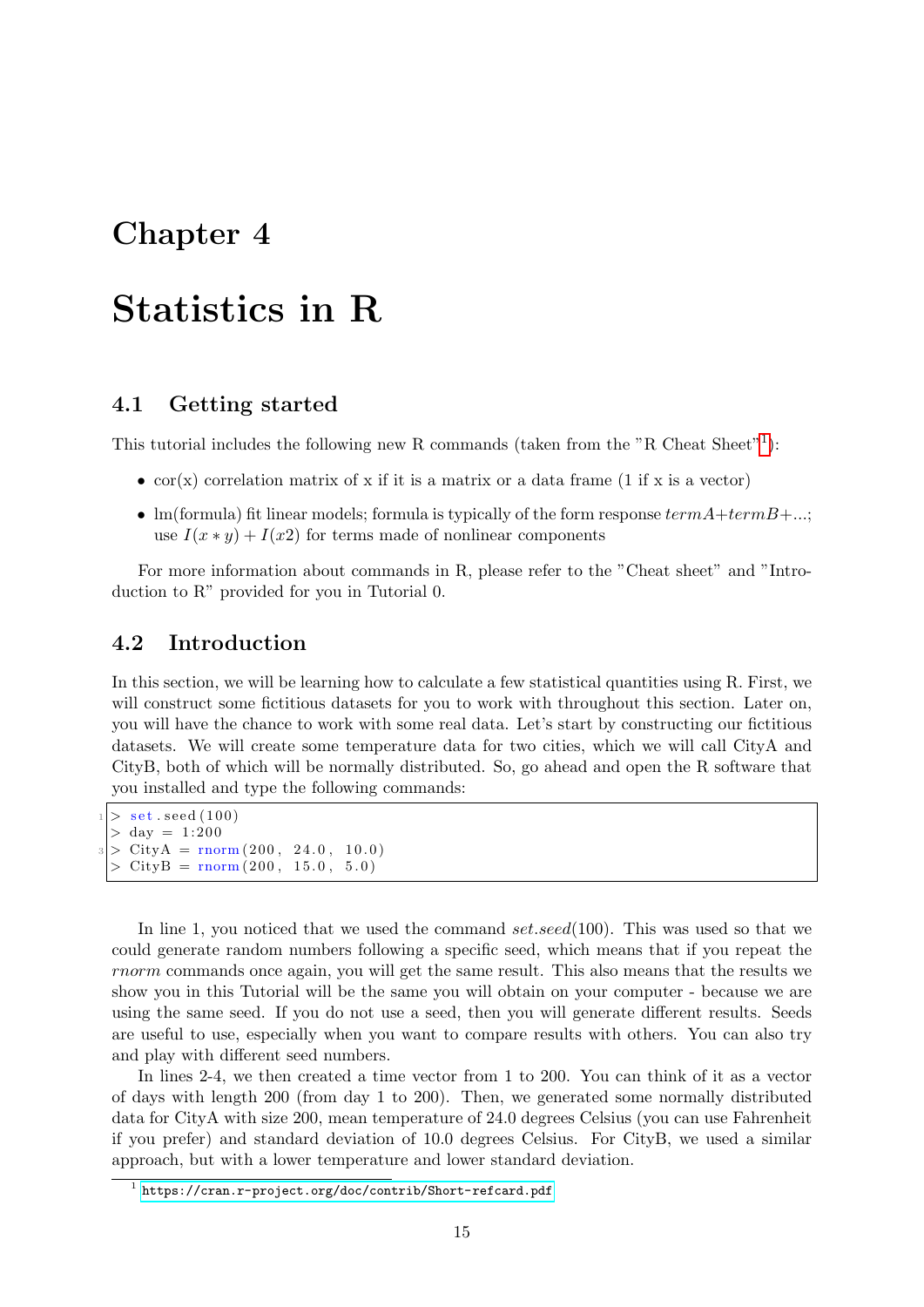## <span id="page-21-0"></span>4.3 First look at our data

Now that you have generated some fictitious temperature data for two cities, let's try to get some information about our datasets. The following activity will give you the chance to do that:

#### Activity 1

When you are analysing some data, it is always good practise to plot your data in order to get a feeling for what you will be working with. It is also recommended that you get some general statistics out of it, such as the mean, the maximum, the minimum and other values. These will help you to better understand your data. First, let's take a look at the temperature time series that we created for CityA:

 $> plot (day, City A, 'o')$  $>$  summary (CityA)

What is the maximum and minimum temperatures that you obtained for CityA? Do you think this dataset is realistic? Now, try to do the same for CityB. How are the two datasets different in terms of their variability?

We hope you enjoyed this short activity. It helped us understand a little bit more about the data we will be working with. Below, you will find some of our comments on this activity.

#### Comments on Activity 1

The dataset for CityA has a lot of variability in it. You may have noticed that the maximum temperature reaches almost about 50 degrees Celsius in a couple of days. This is because we created these data to have high standard deviation. The reason why we did this, it is because we wanted to illustrate the idea of outliers in the data. For example, suppose you received data from a weather station of a certain city. Some of the measurements may contain errors and it is always a good idea to check these. These errors may be unrealistically too high or too low - and these are called outliers.

R has a great way to check for outliers and this is through the boxplot tool. When you make a boxplot in R, if your data contain possible outliers, R will plot these outliers as a circle in your boxplot. Try the following command and see if you can spot some outliers:

boxplot (CityA)

We found at least four outliers in the higher end of our boxplot and two in the lower end. If this was a real research case, you might have to consider whether you should keep or exclude these points from your data. Sometimes, these points may indicate that there were some weather extremes for that specific city. If this was the case, then you might consider keeping these points, since they will provide you with information on extremes. By the way, did you find any outliers for CityB?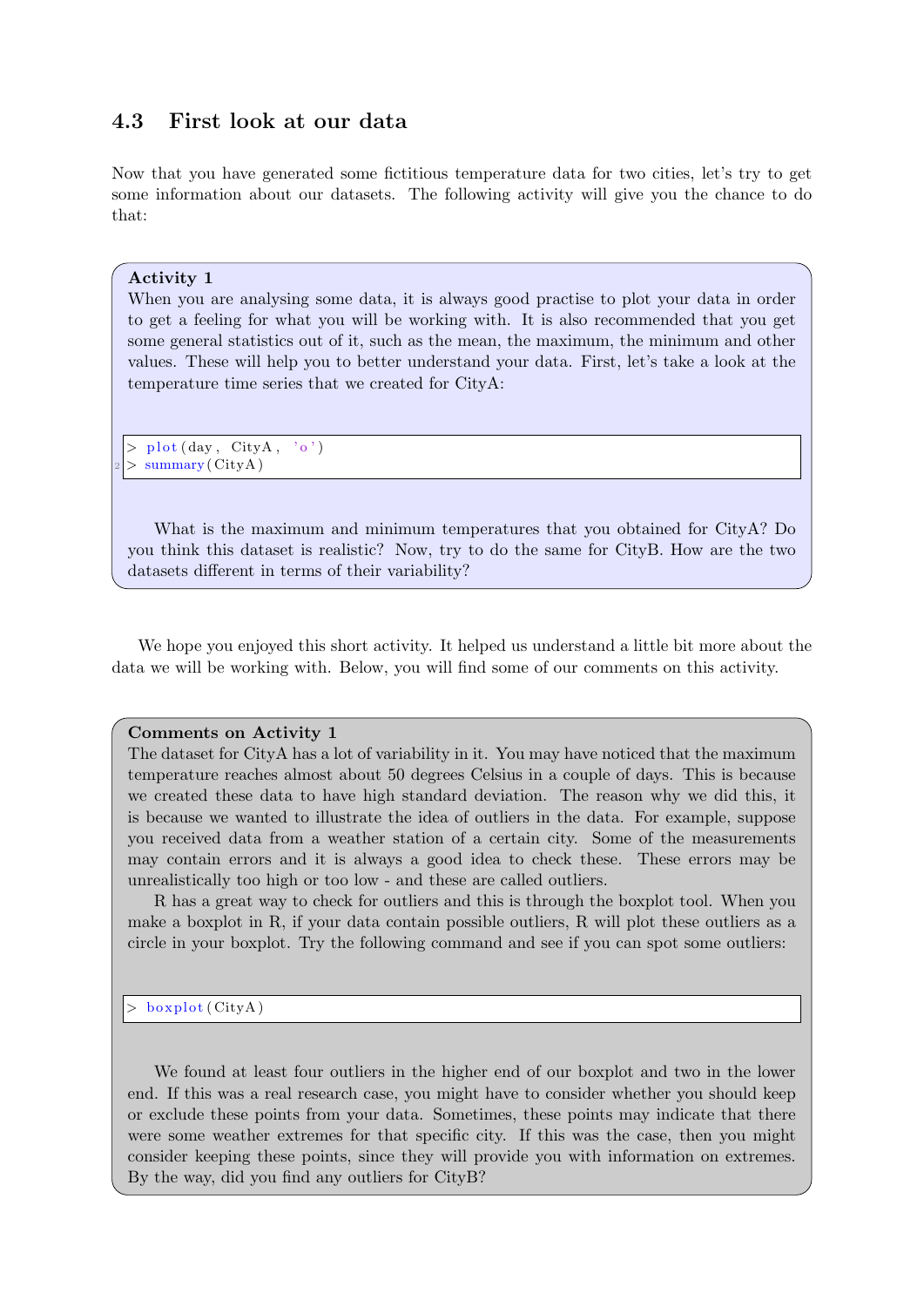#### <span id="page-22-0"></span>4.4 Correlation

Another aspect you might want to investigate is whether there are correlations between the two cities. You can check that in R by using the command cor as follows:

```
> cor ( CityA, CityB)
> plot (City A, City B)
```
After you type these commands, you will see that there is no correlation between them. The value obtained was around 0.09, which is very low. When you plotted both datasets, you may have also noticed that there was a poor relationship between them. If you need to determine the uncertainty in your correlation estimation, you can use the following command:

```
cor. test ( City A. City B)
```
This will tell you that the p-value obtained is 0.189. When the p-value is higher than 0.005, it means that your correlation is not significant at the 95% confidence interval. That command will also show you a confidence interval for your correlation estimation, that is, your correlation is 0.09 and your confidence interval, which is not significant, goes from -0.05 to 0.23 (to 2 decimal places).

#### <span id="page-22-1"></span>4.5 Linear trends

Let's now take a look at these data to see if there are any linear trends in them. We do this by fitting a linear regression model to our dataset. This is very straightforward to do in R:

```
> \text{CityA} \cdot \text{lm} = \text{lm}(\text{CityA} \text{ and } \text{day})summary . lm(CityA.lm)
```
What we have done here is to regress the temperature data against time:  $y = ax + b$ , where y is our dependent variable (temperature) and x is our explanatory variable (time). If there is a trend, then the temperature will be dependent on time. a and b represent the slope (trend) and the intercept (where the trend line crosses the y-axis).

When we summarised our linear model, the p-value given was 0.9519, which was too high. Since this value was higher than 0.005, this meant that our trend was not significant at the 95% confidence interval. So, there were no trends for CityA.

Activity 3 Are there any temperature trends in CityB?

#### Comments on Activity 3

Which p-value did you obtain for your linear model for CityB? Was it higher than  $0.05$ ? Well, we tested CityB and we could not find any trends that were significant at the 95% confidence level.

Well, let's create a fictitious trend so that you understand how that works. Try the following command, please: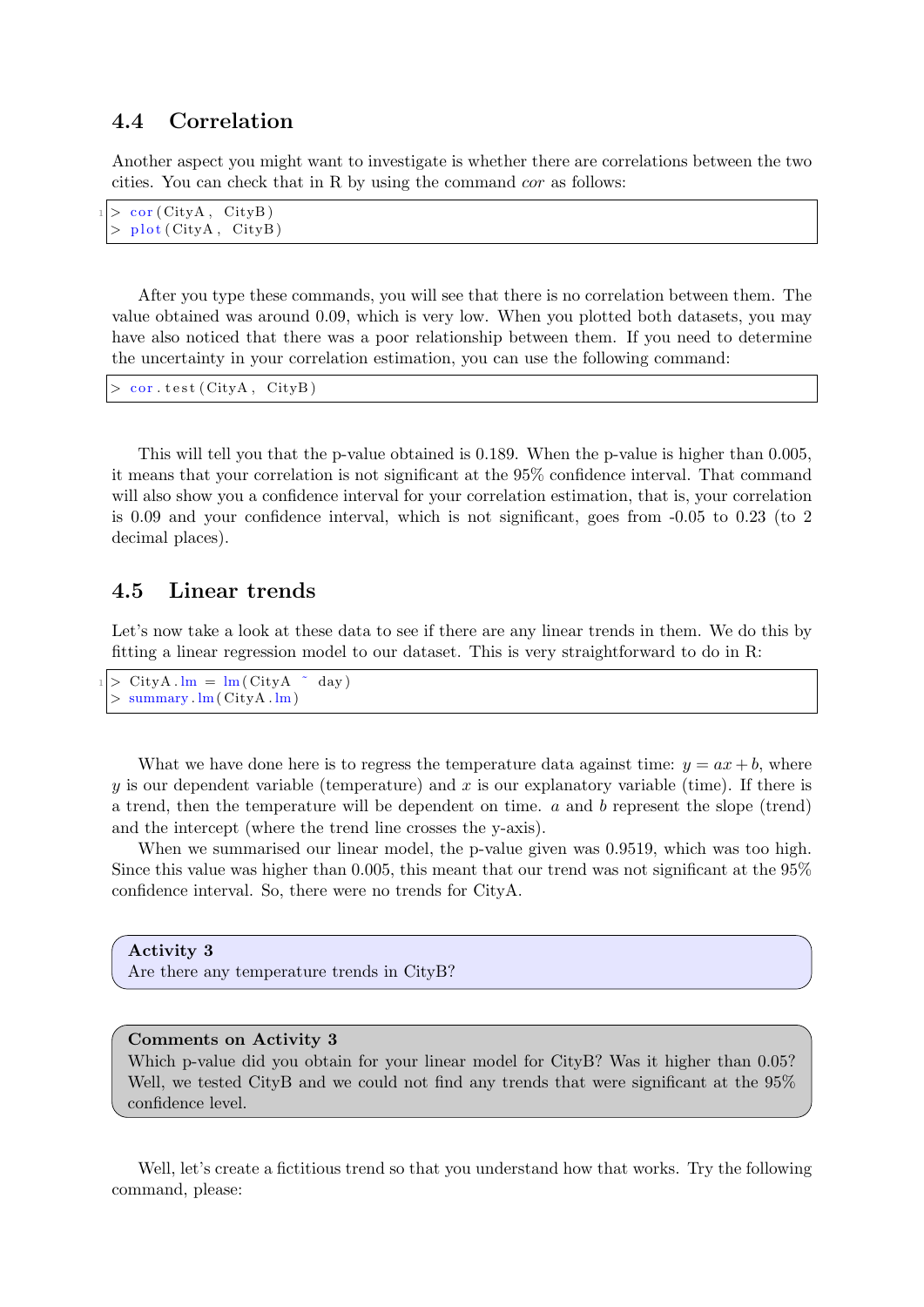```
seq (0, 1.99, 0.01)CityB2 = CityB + 4*seq(0, 1.99, 0.01)plot ( day, CityB2, 'o')
```
So, what we have done is to add a linear trend to our time series: a trend that is 4 times 0.01 Celsius increase per day. Let's check what our linear model tells us about this:

```
\frac{1}{\sqrt{1 + \frac{1}{\sqrt{1}}}} = lm(CityB2<sup>\sim</sup>day)
   summary . \text{Im}(\text{CityB2}. \text{lm})
```
Well, now our linear model shows a p-value of 0.000000009! This means that this value is lower than 0.05, and therefore our trend is statistically significant at the 95% confidence interval! But how much is this trend? Well, we can find out from that summary we got in R. The summary says that our intercept is 14.88 (to 2 decimal places) and that our slope is 0.04 (to 2 decimal places). Our regression equation is thus:  $y = 0.04x + 14.88$ . This means that our trend (slope) is of 0.04 degrees Celsius per day. This makes sense, since we added a fictitious trend of 4\*0.01 to our dataset! Let's plot this trend line:

```
plot ( day, CityB2, 'o')lines (0.04*day+14.88)
```
Note that we used our regression equation (shown above) to make the plot. We also used the command lines, so that the trend line could be added to our existing plot.

#### Activity 4

We have provided you with observed daily temperature data for 2 cities in the United States, provided by NOAA. You can download the file on the course website. As your final assignment for the course, we challenge you to read the data file into R and perform a variety of analysis on the data until you feel you have learned something interesting about the dataset. Consider trying to generate one plot and one statistical quantity for the data at minimum. Report what you learned in our final assessment exercise in the online version of the course.

Please note: The USA frequently reports their temperature values in fahrenheit rather than Celsius. You may find it beneficial to convert the temperature values to Celsius using the formula ( $\degree F - 32$ ) × 5/9 =  $\degree C$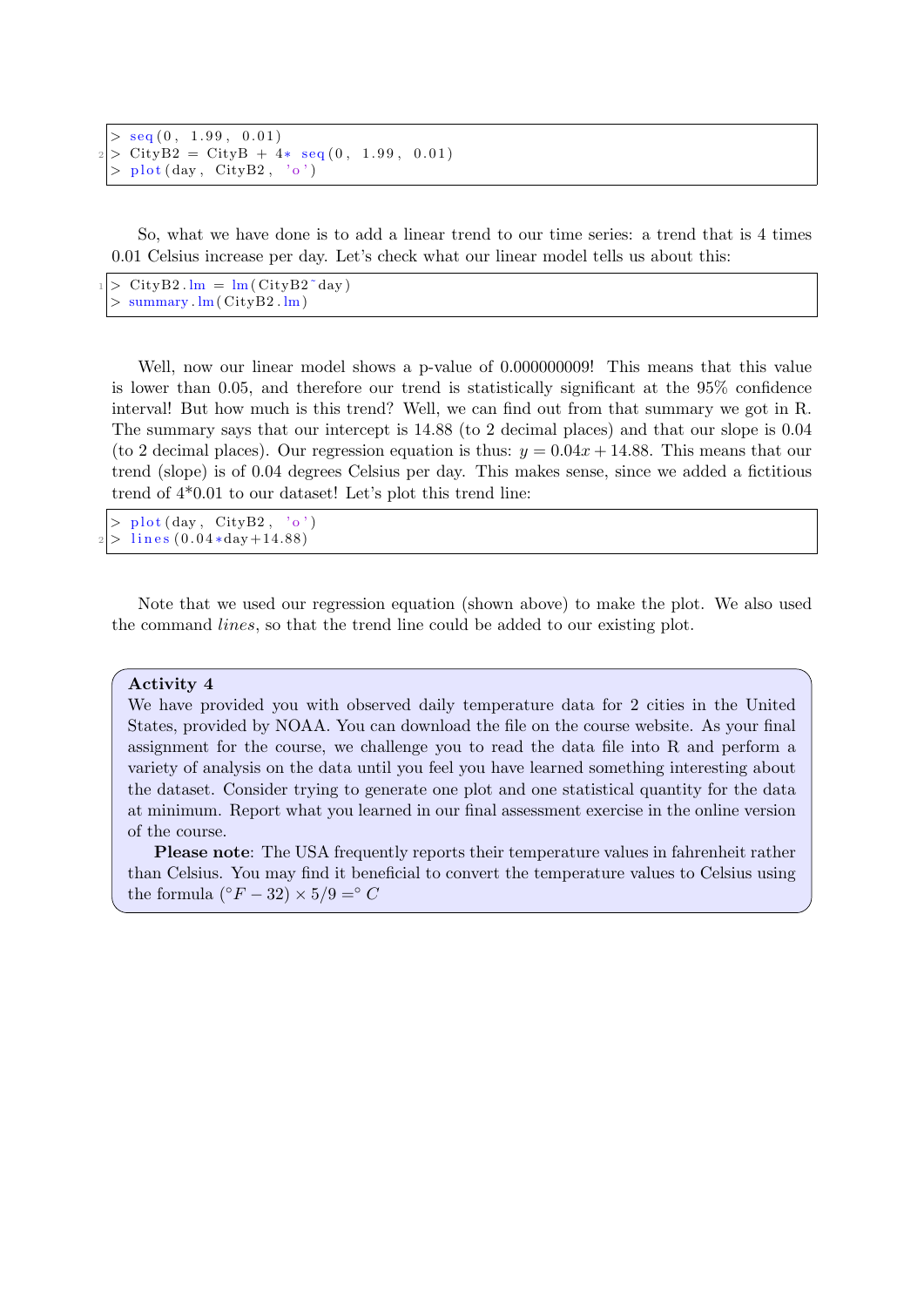# <span id="page-24-0"></span>(Optional) More activities to try

### <span id="page-24-1"></span>5.1 Introduction

Congratulations on completing the course! Since our goal was to introduce you to R in a short period of time, we could only cover the basics in Chapters 1 through 4. However, R is a very powerful tool and there is a lot more you can do! In this chapter, we have provided some optional "going further" activities for you to try. If you work with climatological data, this section introduces you to reading and analyzing NetCDF files, which can be very useful for you. We have also provided a few links to external websites that show you a couple different options for creating map plots in R. We hope you find these additional activities useful!

## <span id="page-24-2"></span>5.2 Working with NetCDF datasets

NetCDF files (network common data form<sup>[1](#page-24-3)</sup>) are most commonly used in climate research applications. Most of our present day observations and models are available in this format. Since, our temperature, rainfall, sea level pressure etc datasets are often array-oriented and have four dimensions say  $(x,y,z,t)$ , the NetCDF format makes it easier to handle such data. So, let's read a few NetCDF files in this section.

To start with we need to load the netcdf package in R and we also need a netcdf data file to work with. We can download a sample NetCDF dataset from,

[ftp://ftp.cdc.noaa.gov/Datasets/cpc\\_us\\_hour\\_precip/precip.hour.2002.nc](ftp://ftp.cdc.noaa.gov/Datasets/cpc_us_hour_precip/precip.hour.2002.nc)

<span id="page-24-3"></span> $1$ For more information, visit <https://en.wikipedia.org/wiki/NetCDF>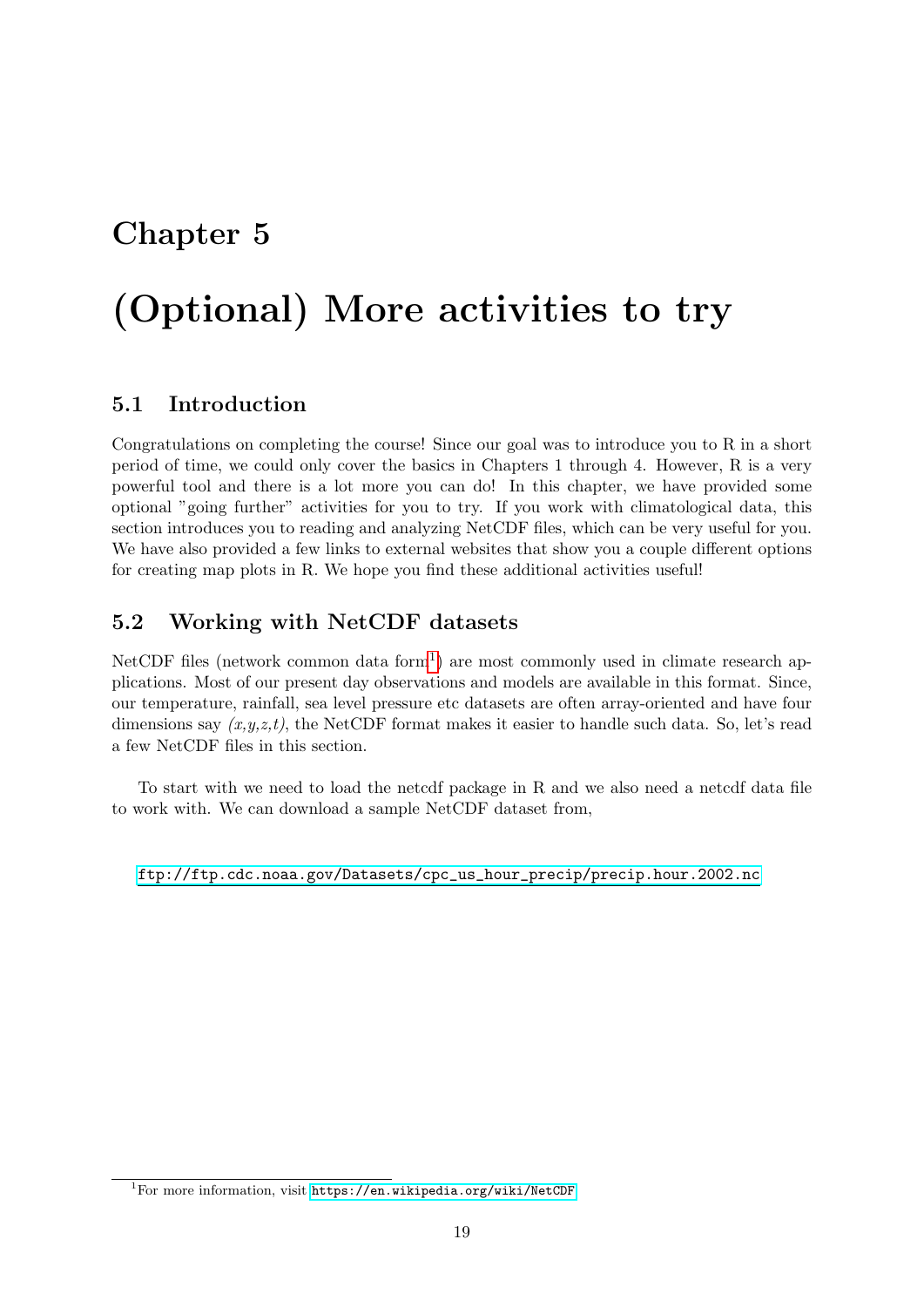The dataset is hourly precipitation gridded and smoothed over the United States from 20N-60N and 220E-297.5E, similarly we can download other datasets from [NOAA.](http://www.esrl.noaa.gov/psd/data/gridded/) To open these datasets in R, we need to first load the ncdf package. So, let's do this now,

```
Load the NetCDF package
> library(ncdf)\\
Open the file and assigning it to ifile
> ifile <- open.ncdf("precip.hour.2002.nc")
Get information about the input file you've just opened
> print(ifile)
```
Note here that the variable has three dimensions: latitude, longitude and time, and all these three dimensions can also be viewed as variables in R, similar to other climate visualization applications. Our next step is to get the variable precip (rainfall) in our working environment and view the data summary. So, let's extract the precip variable,

> precip <- get.var.ncdf(ifile,"precip")

Note here the dataset has 33 x 21 (longitude x latitude) points and 6552 time points (i.e., from 1 January 2002 to 30 September 2002). The information about the dimension and the details of the dataset could be obtained by  $dim(precip)$ . Let us do some simple calculations by averaging it over the whole US region and analysing the timeseries data.

> prmean <- colMeans(colMeans(precip[,,1:6552],na.rm=TRUE),na.rm=TRUE)

This will calculate the mean over the latitude and longitude dimensions. Note that if we would like to find the number of undefined values present in the dataset we can check this with,

> any(is.na(precip))

We can check the **length(prmean)** of the dataset, which should be equal to 6552 time points. Other operations like mean, max, sd can also provide further information.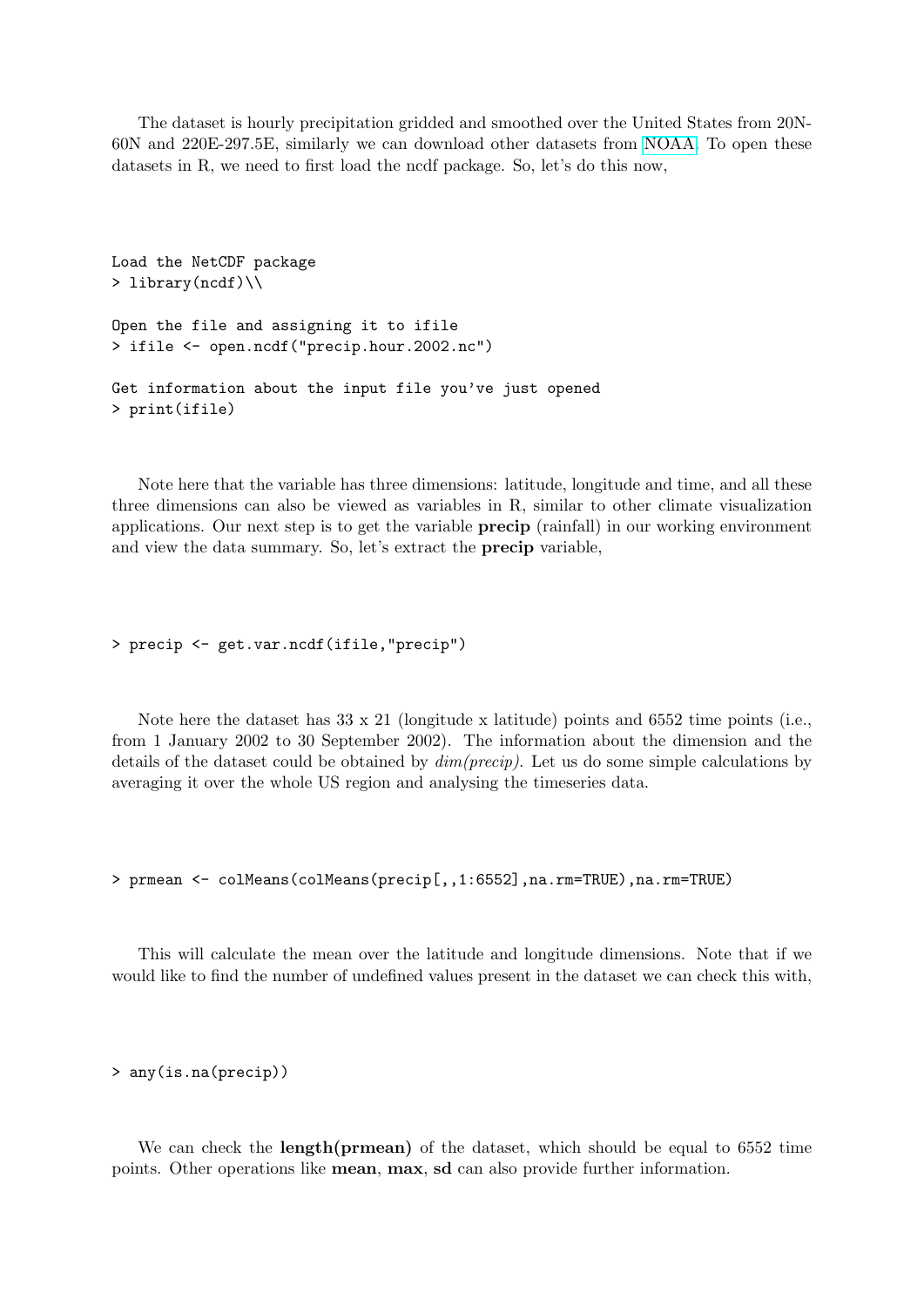### <span id="page-26-0"></span>5.3 Autocorrelation

Note: this section is based on the examples and data given in Chapter 4.

Autocorrelation tells you some information about whether there are any correlations within your dataset. For example, let's suppose that the temperature today is 20.0 degrees Celsius. Would you expect the temperature tomorrow to be around the same value? If the weather conditions do not change much, that would definitely be the case. Now, do you think that the temperature today could influence the temperature in the next 5 days? How can you measure that? You can check this through the autocorrelation function.

#### Activity 2

The autocorrelation function in R is called "acf" and we can check whether there are correlations within the data for CityA, by typing the following command:

 $\operatorname{acf}$  ( CityA)

If you get a spike that its higher than the blue lines, it means that your data is autocorrelated (and statistically significant) for that specific day, given in the x-axis. Do you see any autocorrelations in these data?

The autocorrelation function is also a good way to see whether your data is independent or not. If there are correlations, it means that your data is dependent. We will come back to this point later on in our course when we start using climate time series data in Bayesian models.

#### Comments on Activity 2

You may notice that there is a spike for day 0. This is because if you correlate your CityA time series with itself for the same days: this will give you a perfect correlation of 1.0. But when you start correlating it with a lag between the days, then this is what the remaining of the ACF plot will be telling you.

When we made our ACF plot, we noticed at least three statistically significant spikes: one in day 1, another in day 9 and another one in day 19.

What about CityB? Do you find any autocorrelations in that dataset?

#### <span id="page-26-1"></span>5.4 Creating maps in R

In this section, we will see how we can plot maps using R. We will be working with an excellent website where you will learn how to make plots for different parts of the world. This also includes an interesting R package for you to make Google-like plots!

Before we get started, we need to show you how you can install new packages in R. During the map Tutorial, you will find commands like this one:

#### > library(maps)

If you do not have the "maps" package in your R installation, this means that you will need to install that specific package. This is not difficult to do in R. For example, to install the package "maps," you would type the following in R: